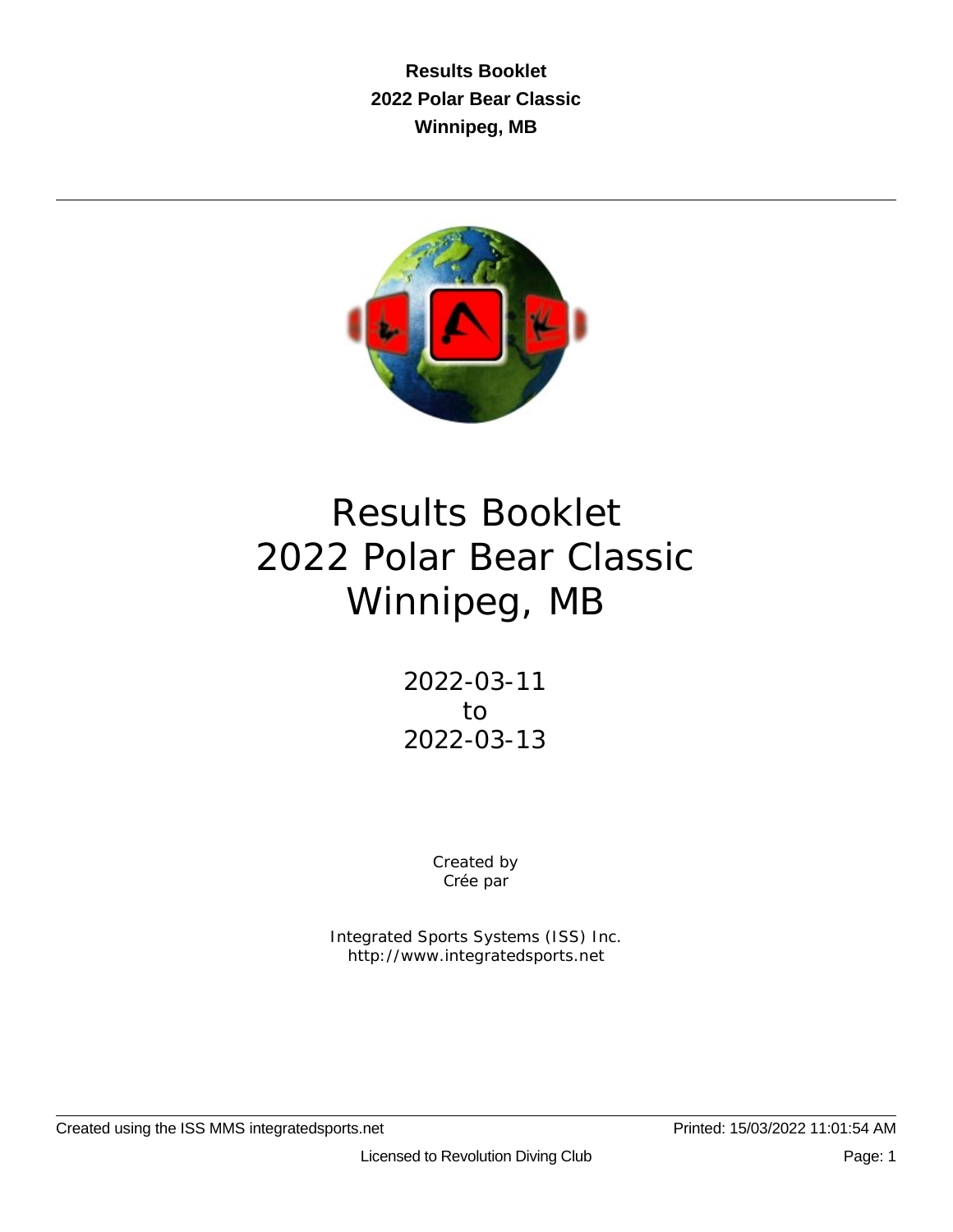## **Mens A - Group 1 M Prelims 2022 Polar Bear Classic Winnipeg, MB**

| Ex. Rank Name |                             | Group     | Club                      | Total  |
|---------------|-----------------------------|-----------|---------------------------|--------|
|               | Referee: MCPHERSON, CAROL   |           |                           |        |
|               | Judge 1: MCPHERSON, CAROL   |           | Judge 2: DESAUTELS, LAURA |        |
|               | Judge 3: BOYS, BEV          |           | Judge 4: MARKUSSEN, ERIN  |        |
|               | Judge 5: MARENTETTE, CLAIRE |           |                           |        |
|               |                             |           |                           |        |
|               | COHEN, ADAM                 | A - Group | REVOLUTION                | 423.10 |
| 2.            | BERNATSKY, ATTILA           | A - Group | REVOLUTION                | 397.60 |
| 3.            | HRACH, THEO                 | A - Group | CALGARY                   | 359.75 |
| 4.            | BAKER, CARTER               | A - Group | WHITE ROCK                | 356.45 |
| 5.            | BENNTT SIME-SURCON          | A - Group | REVOLUTION                | 304.25 |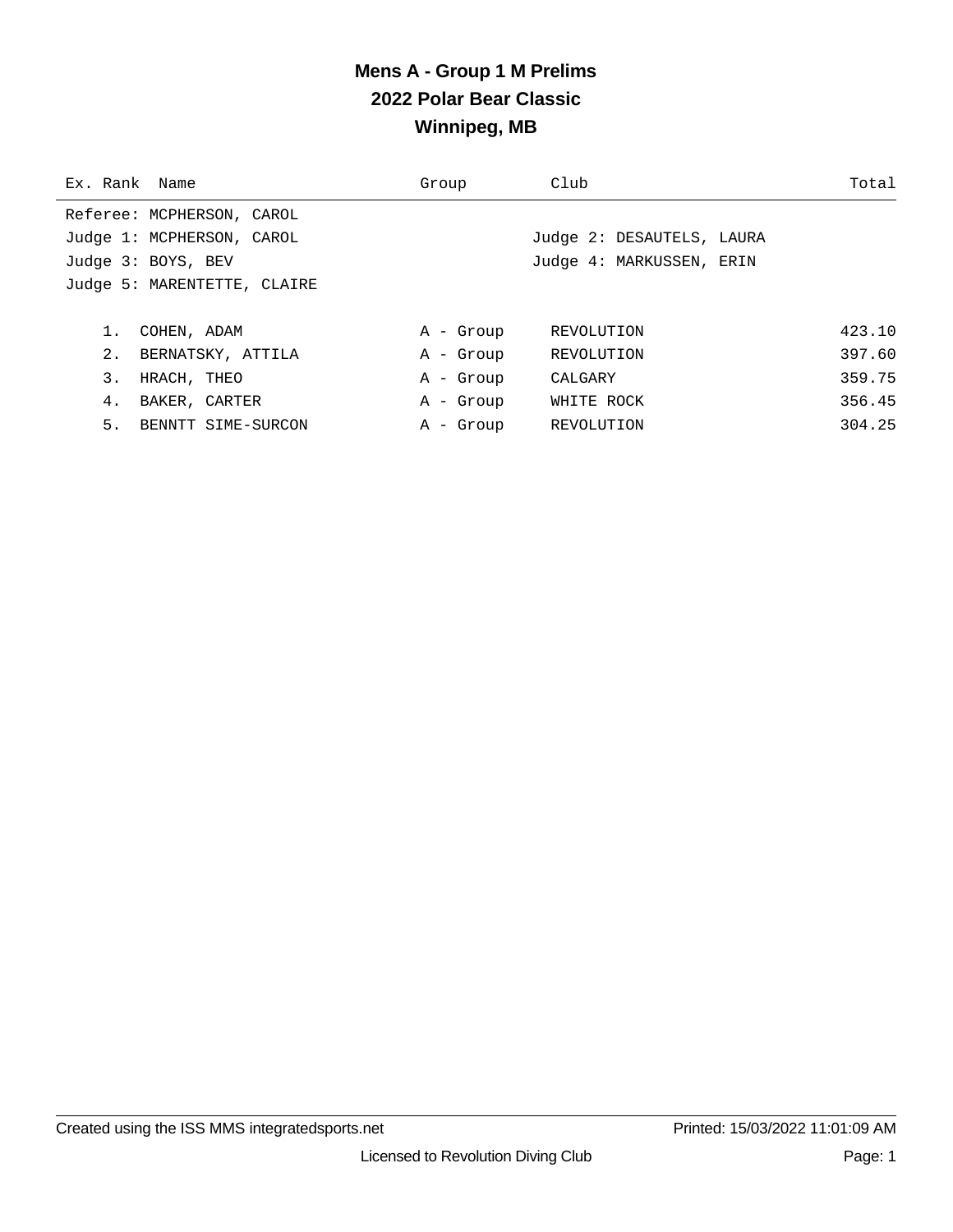## **Mens A - Group 3 M Prelims 2022 Polar Bear Classic Winnipeg, MB**

| Ex. Rank Name |                             | Group     | Club                      | Total  |
|---------------|-----------------------------|-----------|---------------------------|--------|
|               | Referee: BURNETT, SEAN      |           |                           |        |
|               | Judge 1: MARENTETTE, CLAIRE |           | Judge 2: TOTH, SARA       |        |
|               | Judge 3: MCPHERSON, CAROL   |           | Judge 4: LABADIE, YANNICK |        |
|               | Judge 5: MARKUSSEN, ERIN    |           |                           |        |
|               |                             |           |                           |        |
|               | COHEN, ADAM                 | A - Group | REVOLUTION                | 460.50 |
| 2.            | BAKER, CARTER               | A - Group | WHITE ROCK                | 425.55 |
| 3.            | BERNATSKY, ATTILA           | A - Group | REVOLUTION                | 393.50 |
| 4.            | HRACH, THEO                 | A - Group | CALGARY                   | 391.10 |
| 5.            | SIME-SURCON, BENNETT        | A - Group | REVOLUTION                | 323.75 |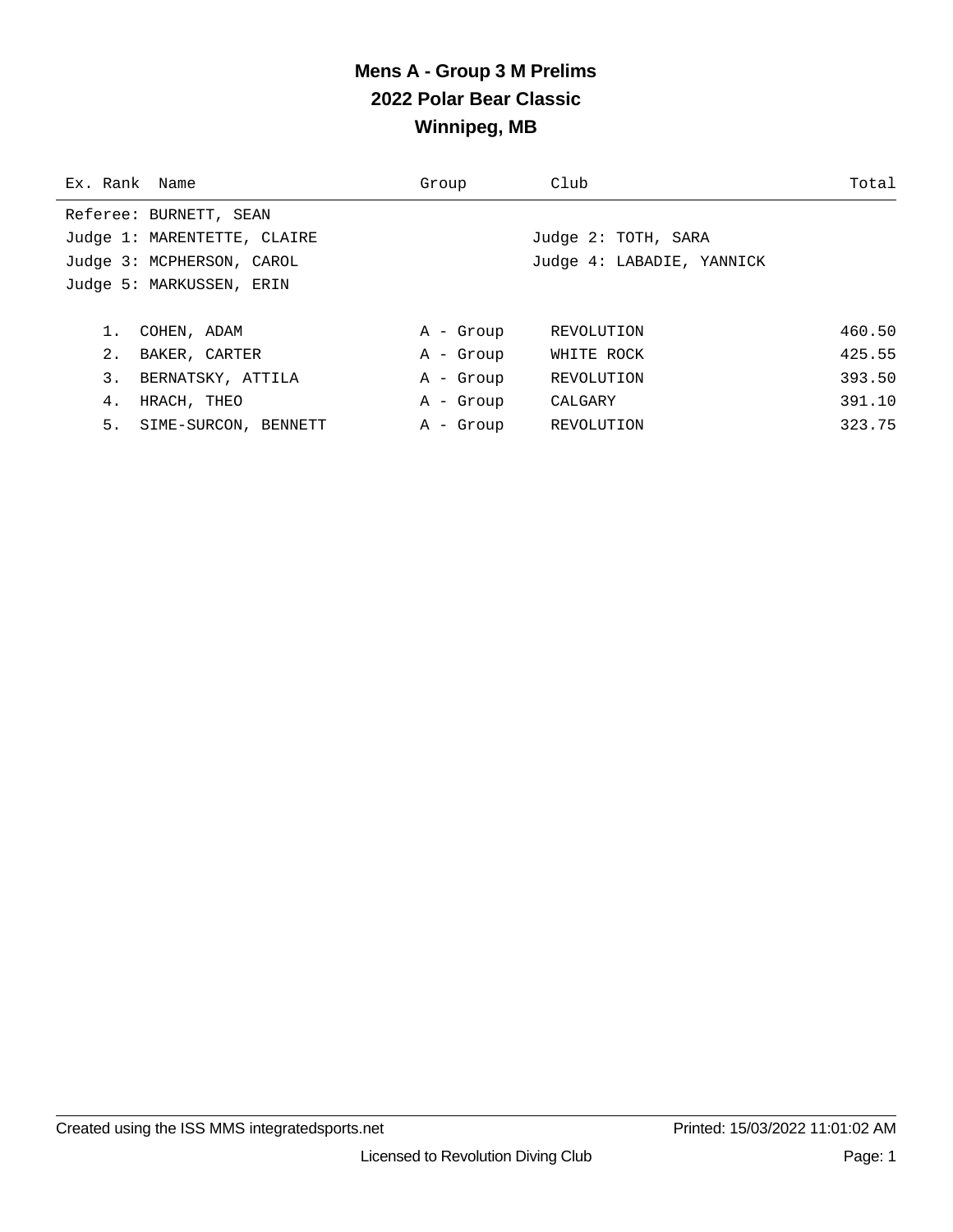## **Mens A - Group Platform Prelims 2022 Polar Bear Classic Winnipeg, MB**

| Ex. Rank Name               | Group     | Club                           | Total  |
|-----------------------------|-----------|--------------------------------|--------|
| Referee: BURNETT, SEAN      |           | Asst. Referee: MARKUSSEN, ERIN |        |
| Judge 1: BURNETT, SEAN      |           | Judge 2: MCLEAN, CAM           |        |
| Judge 3: MARENTETTE, CLAIRE |           | Judge 4: SMUTNY, KATJA         |        |
| Judge 5: BOYS, BEV          |           |                                |        |
|                             |           |                                |        |
| BAKER, CARTER               | A - Group | WHITE ROCK                     | 397.65 |
| 2.<br>HRACH, THEO           | A - Group | CALGARY                        | 352.35 |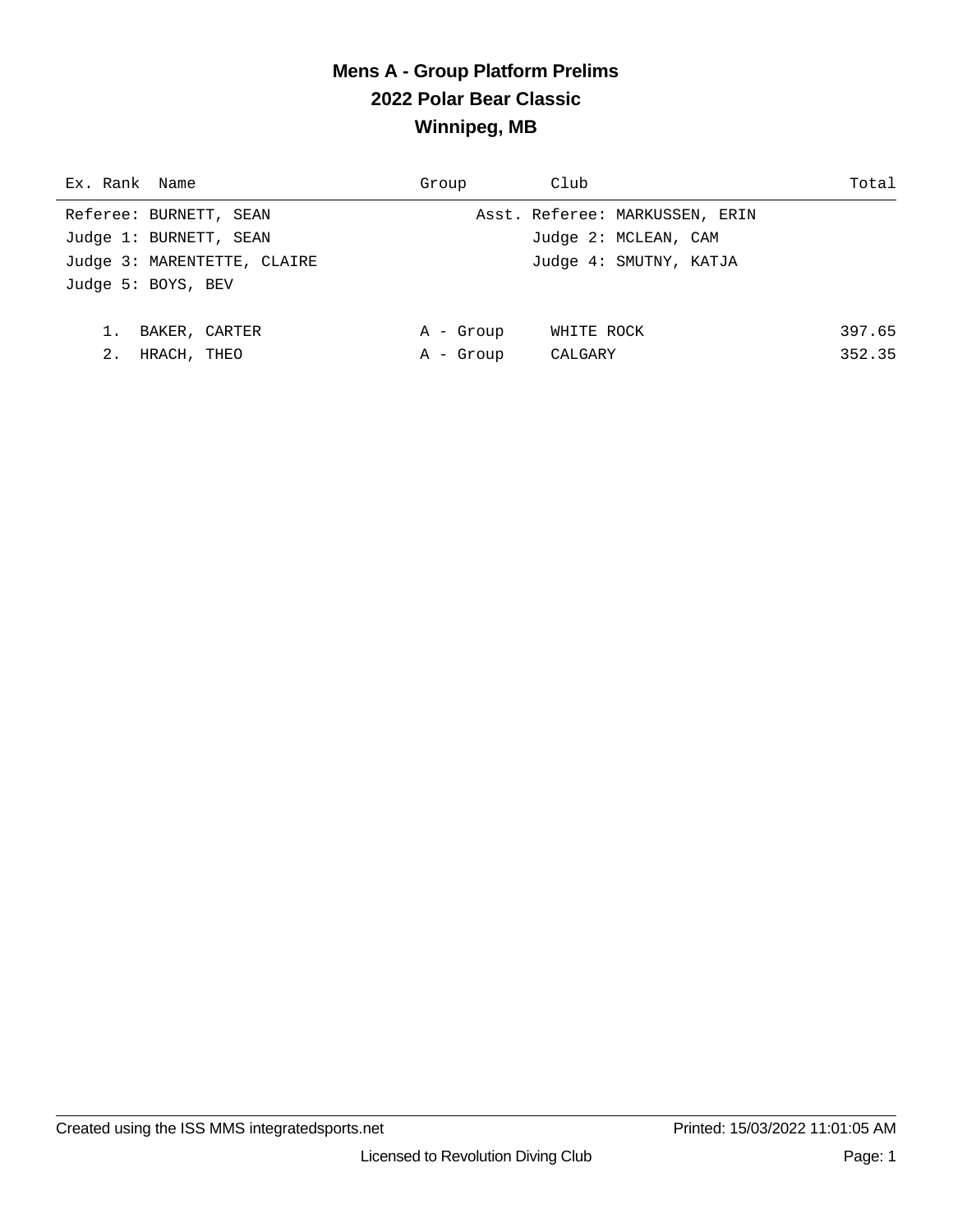## **Mens B - Group 1 M Prelims 2022 Polar Bear Classic Winnipeg, MB**

| Ex. Rank Name |                             | Group       | Club                      | Total  |
|---------------|-----------------------------|-------------|---------------------------|--------|
|               | Referee: TOTH, SARA         |             |                           |        |
|               | Judge 1: MARENTETTE, CLAIRE |             | Judge 2: MCPHERSON, CAROL |        |
|               | Judge 3: BOYS, BEV          |             | Judge 4: MCLEAN, CAM      |        |
|               | Judge 5: BURNETT, SEAN      |             |                           |        |
|               |                             |             |                           |        |
|               | CORBEIL, ARNAUD             | $B -$ Group | CAMO                      | 381.50 |
| 2.            | GOERTZEN, LUC               | $B -$ Group | CALGARY                   | 365.25 |
| 3.            | LABADIE, CHARLES-ANTOINE    | $B -$ Group | CAMO                      | 357.55 |
| 4.            | TALBOT, SAMUEL              | $B -$ Group | CAMO                      | 338.30 |
| 5.            | FROHLOFF, MATTIAS           | $B -$ Group | WHITE ROCK                | 338.20 |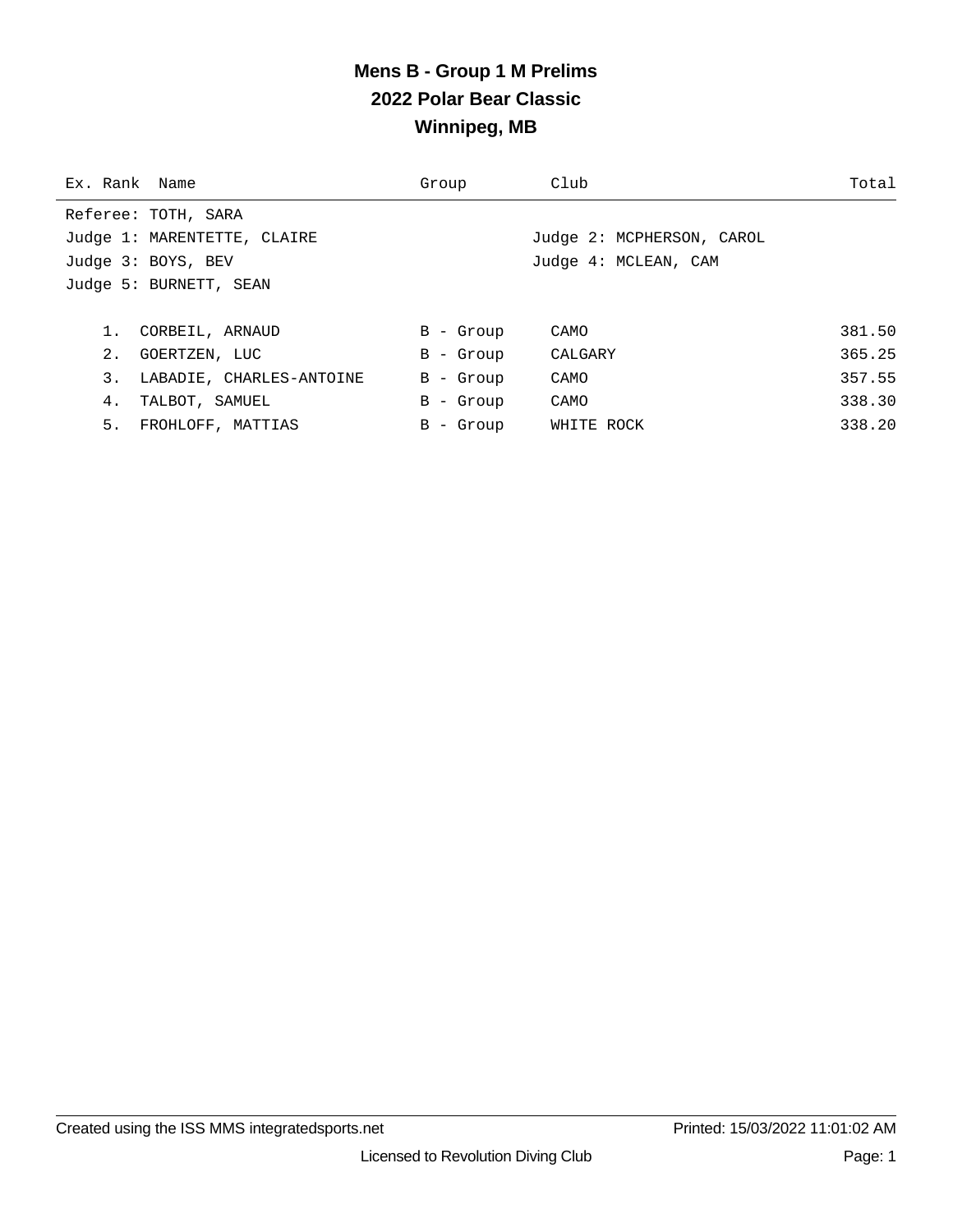## **Mens B - Group 3 M Prelims 2022 Polar Bear Classic Winnipeg, MB**

| Ex. Rank Name |                             | Group       | Club                      | Total  |
|---------------|-----------------------------|-------------|---------------------------|--------|
|               | Referee: TOTH, SARA         |             |                           |        |
|               | Judge 1: TOTH, SARA         |             | Judge 2: BOYS, BEV        |        |
|               | Judge 3: BURNETT, SEAN      |             | Judge 4: MCPHERSON, CAROL |        |
|               | Judge 5: MARENTETTE, CLAIRE |             |                           |        |
|               |                             |             |                           |        |
|               | FROHLOFF, MATTIAS           | $B -$ Group | WHITE ROCK                | 394.50 |
| 2.            | CORBEIL, ARNAUD             | $B -$ Group | CAMO                      | 393.90 |
| 3.            | GOERTZEN, LUC               | $B -$ Group | CALGARY                   | 387.40 |
| 4.            | TALBOT, SAMUEL              | $B -$ Group | CAMO                      | 383.95 |
|               | 5. LABADIE, CHARLES-ANTOINE | $B -$ Group | CAMO                      | 380.35 |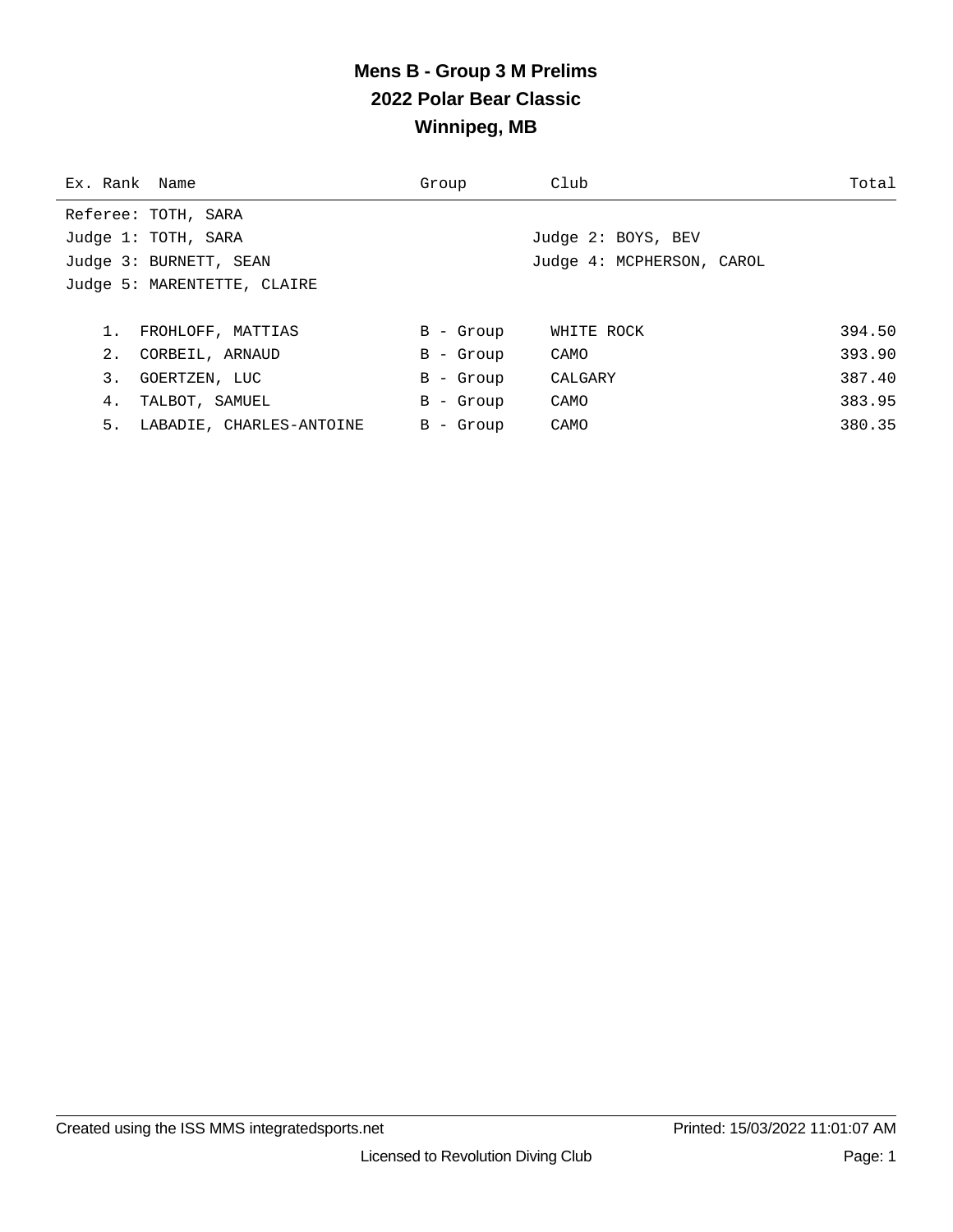## **Mens B - Group Platform Prelims 2022 Polar Bear Classic Winnipeg, MB**

| Ex. Rank Name |                          | Group       | Club                                | Total  |
|---------------|--------------------------|-------------|-------------------------------------|--------|
|               | Referee: BOYS, BEV       |             | Asst. Referee: DUBOULOZ-LODGE, ANNE |        |
|               | Judge 1: BURNETT, SEAN   |             | Judge 2: MARENTETTE, CLAIRE         |        |
|               | Judge 3: MCLEAN, CAM     |             | Judge 4: MCPHERSON, CAROL           |        |
|               | Judge 5: TOTH, SARA      |             |                                     |        |
|               |                          |             |                                     |        |
|               | TALBOT, SAMUEL           | $B -$ Group | CAMO                                | 387.20 |
| 2.            | CORBEIL, ARNAUD          | $B -$ Group | CAMO                                | 386.80 |
| 3.            | GOERTZEN, LUC            | $B -$ Group | CALGARY                             | 368.55 |
| 4.            | LABADIE, CHARLES-ANTOINE | B - Group   | CAMO                                | 354.55 |
| 5.            | FROHLOFF, MATTIAS        | B - Group   | WHITE ROCK                          | 346.10 |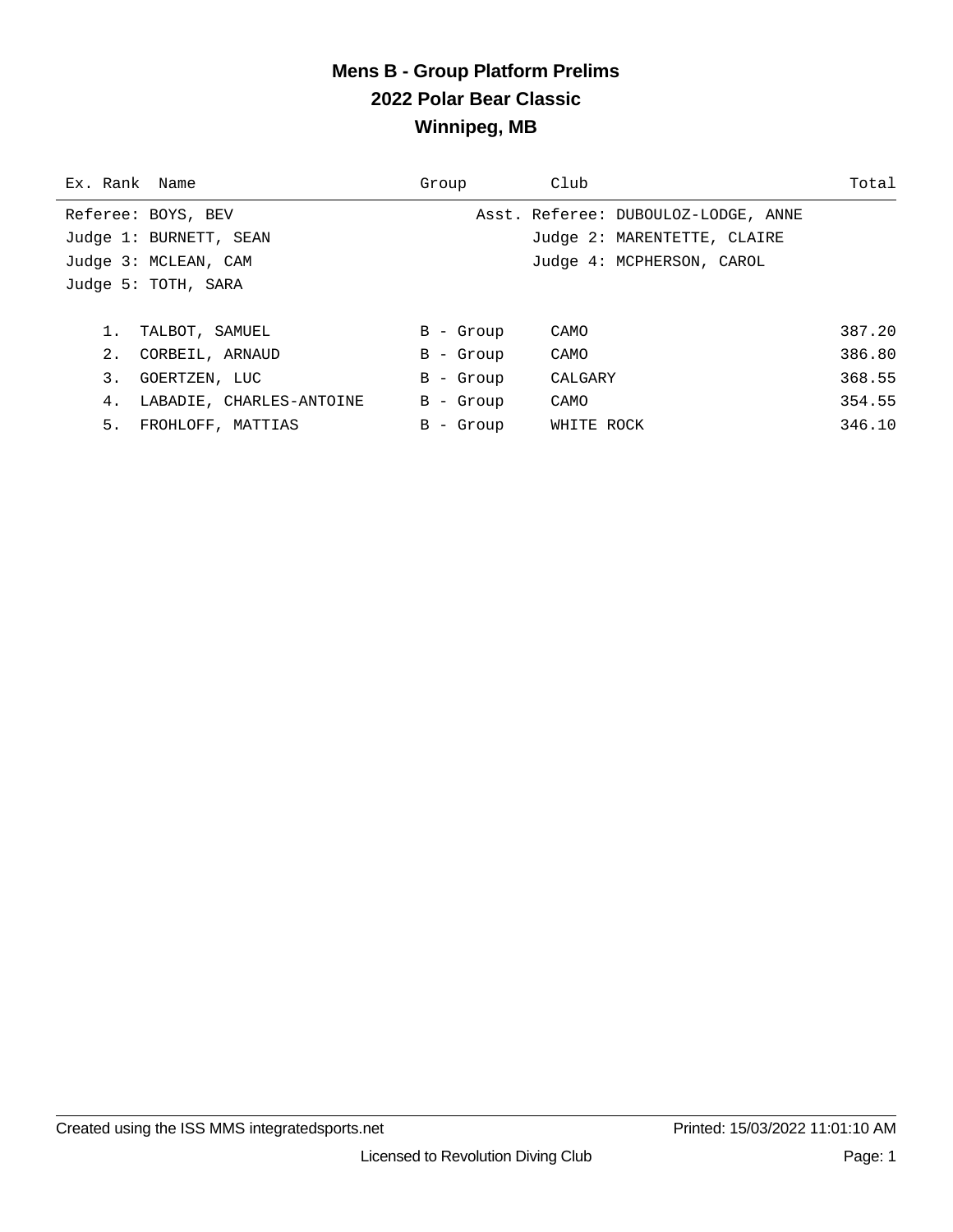# **Mens C1 - Group 1 M Prelims 2022 Polar Bear Classic Winnipeg, MB**

| Ex. Rank Name               | Group      | Club                          | Total  |
|-----------------------------|------------|-------------------------------|--------|
| Referee: TOTH, SARA         |            |                               |        |
| Judge 1: TOTH, SARA         |            | Judge 2: BURNETT, SEAN        |        |
| Judge 3: MARENTETTE, CLAIRE |            | Judge 4: DUBOULOZ-LODGE, ANNE |        |
| Judge 5: BOYS, BEV          |            |                               |        |
|                             |            |                               |        |
| TIAGLEI, VLADIMIR           | Cl - Group | REVOLUTION                    | 221.45 |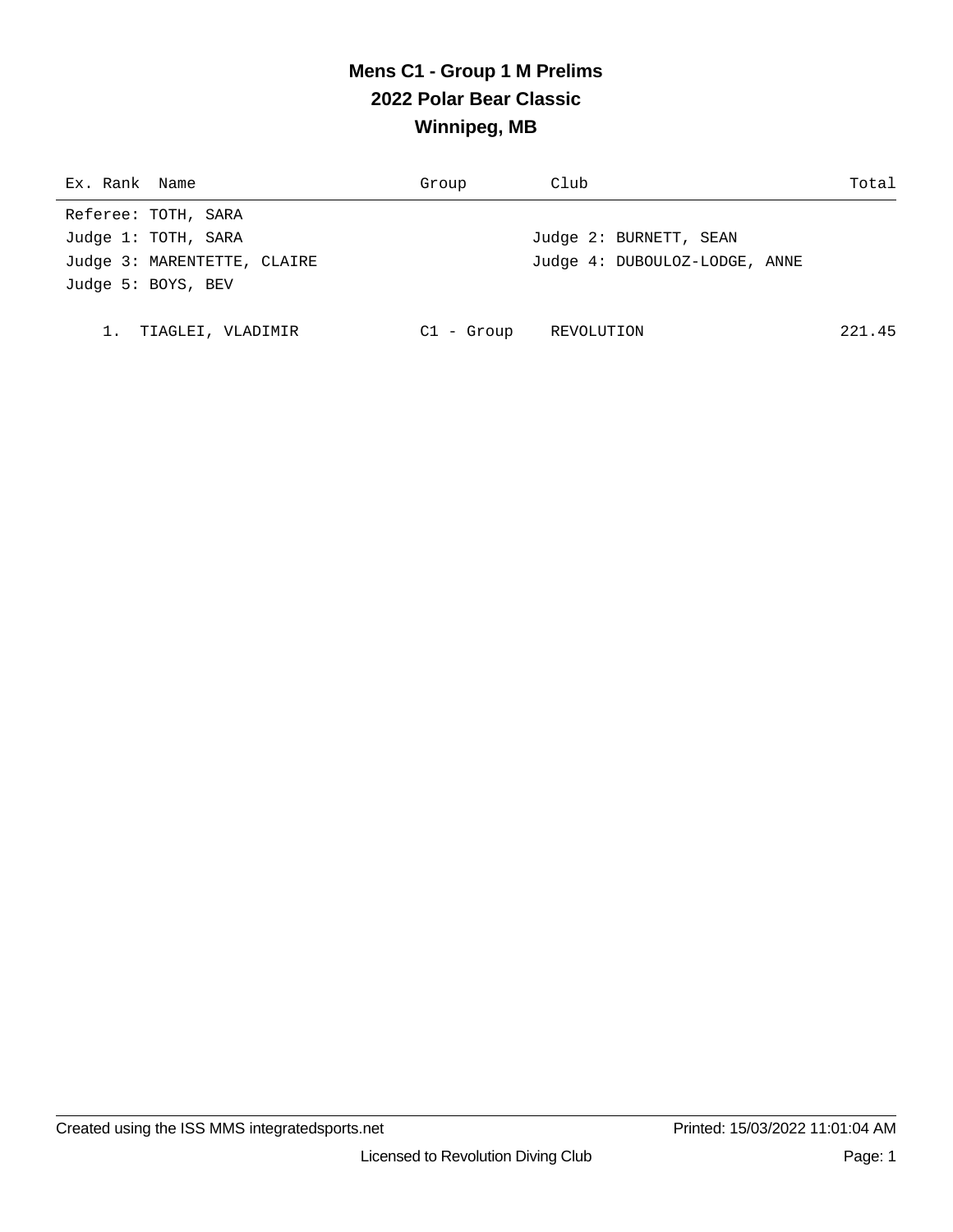## **Mens C1 - Group Platform Prelims 2022 Polar Bear Classic Winnipeg, MB**

| Ex. Rank Name             | Group        | Club                       | Total  |
|---------------------------|--------------|----------------------------|--------|
| Referee: MCPHERSON, CAROL |              | Asst. Referee: MCLEAN, CAM |        |
| Judge 1: BURNETT, SEAN    |              | Judge 2: BOYS, BEV         |        |
| Judge 3: MARKUSSEN, ERIN  |              | Judge 4: TOTH, SARA        |        |
| Judge 5: LABADIE, YANNICK |              |                            |        |
|                           |              |                            |        |
| TIAGLEI, VLADIMIR         | $Cl - Group$ | REVOLUTION                 | 209.45 |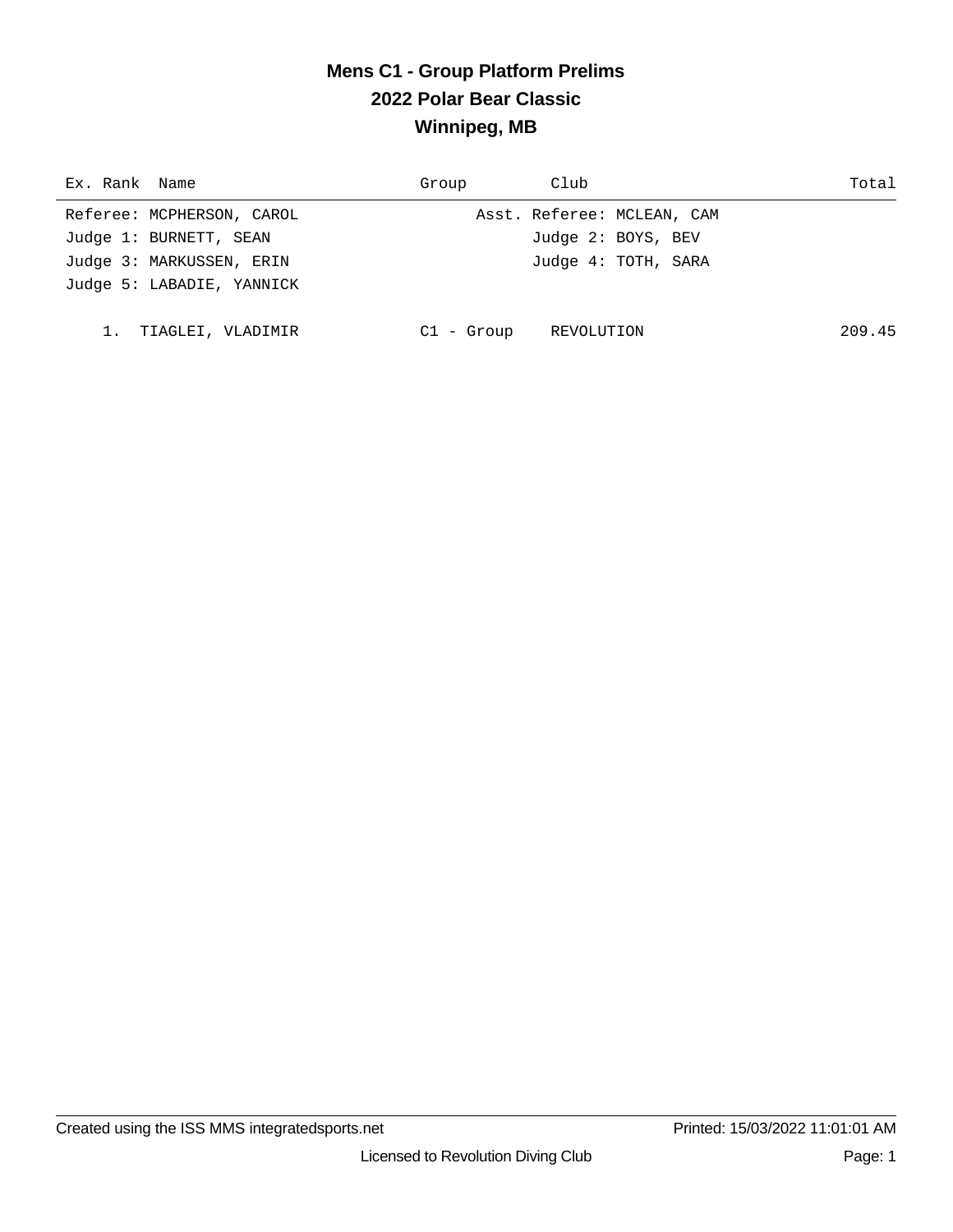# **Mens C2 - Group 1 M Prelims 2022 Polar Bear Classic Winnipeg, MB**

| Ex. Rank Name |                             | Group        | Club                          | Total  |
|---------------|-----------------------------|--------------|-------------------------------|--------|
|               | Referee: TOTH, SARA         |              |                               |        |
|               | Judge 1: TOTH, SARA         |              | Judge 2: BURNETT, SEAN        |        |
|               | Judge 3: MARENTETTE, CLAIRE |              | Judge 4: DUBOULOZ-LODGE, ANNE |        |
|               | Judge 5: BOYS, BEV          |              |                               |        |
|               |                             |              |                               |        |
|               | MOFFAT, FREDDIE             | $C2 -$ Group | REGINA                        | 266.65 |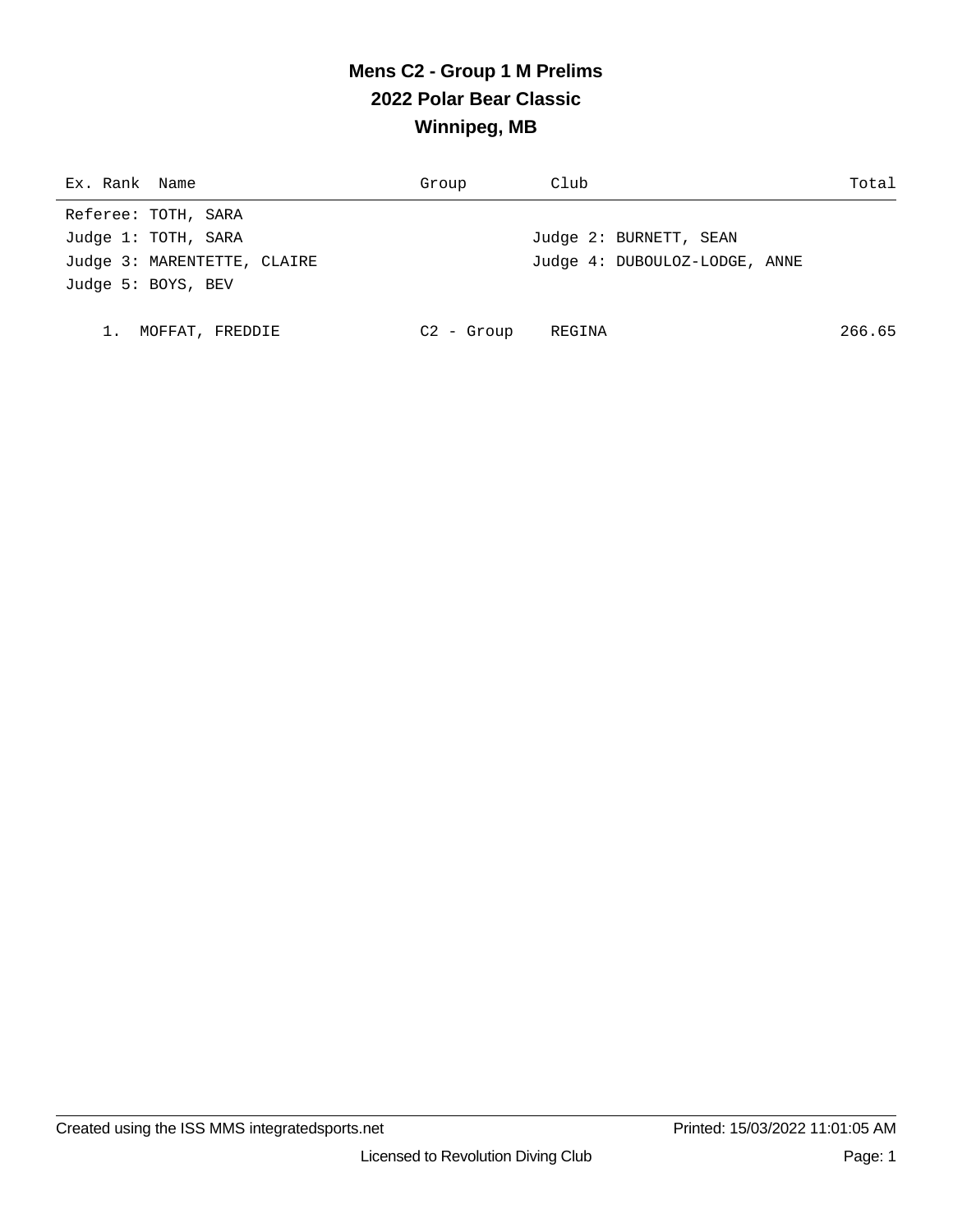# **Mens C2 - Group 3 M Prelims 2022 Polar Bear Classic Winnipeg, MB**

| Ex. Rank Name         | Group        | Club                   | Total  |
|-----------------------|--------------|------------------------|--------|
| Referee: MCLEAN, CAM  |              |                        |        |
| Judge 1: MCLEAN, CAM  |              | Judge 2: SMUTNY, KATJA |        |
| Judge 3: TOTH, SARA   |              | Judge 4: BURNETT, SEAN |        |
| Judge 5: PURVIS, ERIN |              |                        |        |
|                       |              |                        |        |
| MOFFAT, FREDDIE       | $C2 - Group$ | REGINA                 | 257.20 |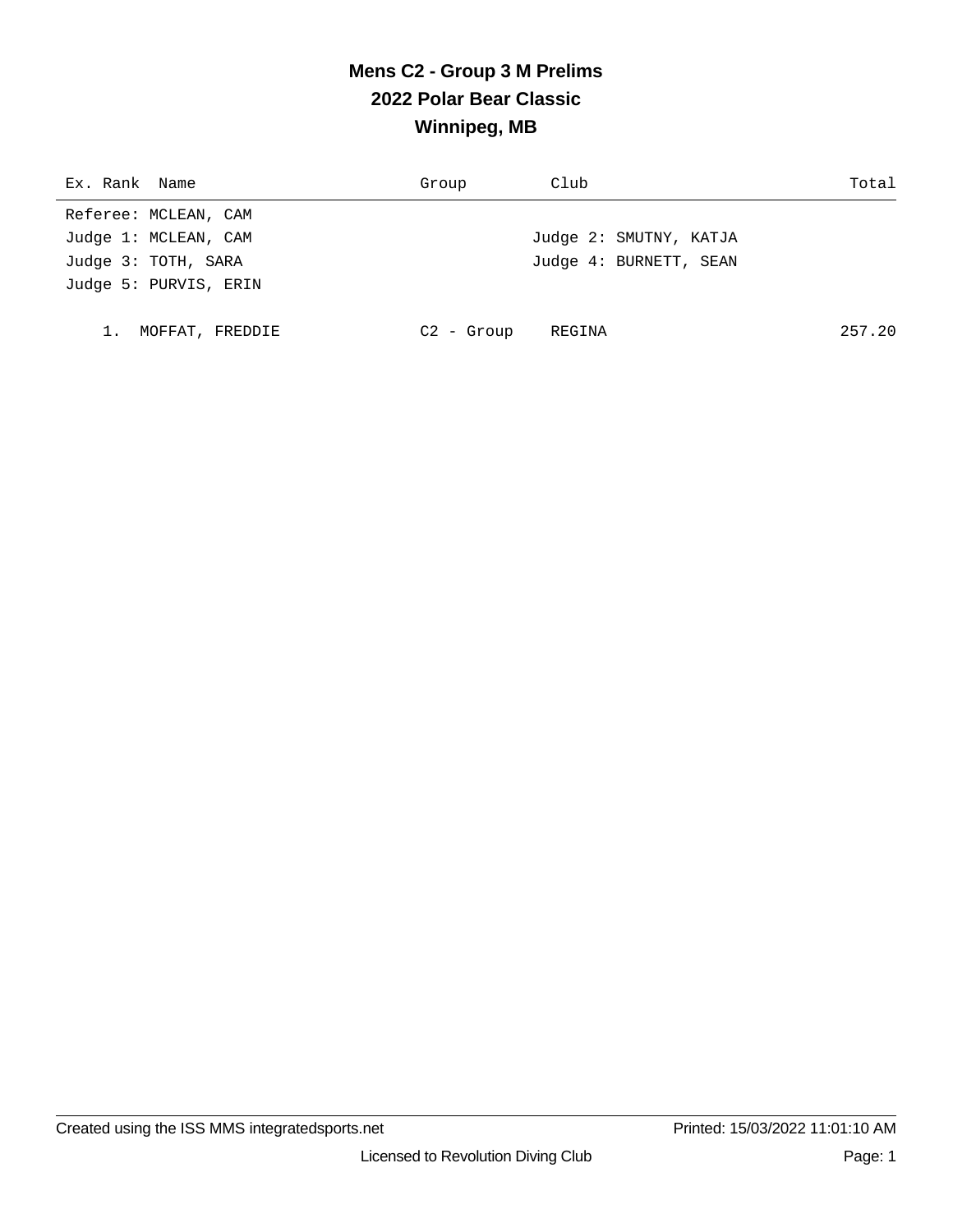## **Mens C2 - Group Platform Prelims 2022 Polar Bear Classic Winnipeg, MB**

| Ex. Rank Name             | Group       | Club                       | Total  |
|---------------------------|-------------|----------------------------|--------|
| Referee: MCPHERSON, CAROL |             | Asst. Referee: MCLEAN, CAM |        |
| Judge 1: BURNETT, SEAN    |             | Judge 2: BOYS, BEV         |        |
| Judge 3: MARKUSSEN, ERIN  |             | Judge 4: TOTH, SARA        |        |
| Judge 5: LABADIE, YANNICK |             |                            |        |
|                           |             |                            |        |
| 1. MOFFAT, FREDDIE        | $C2 - Grow$ | REGINA                     | 245.90 |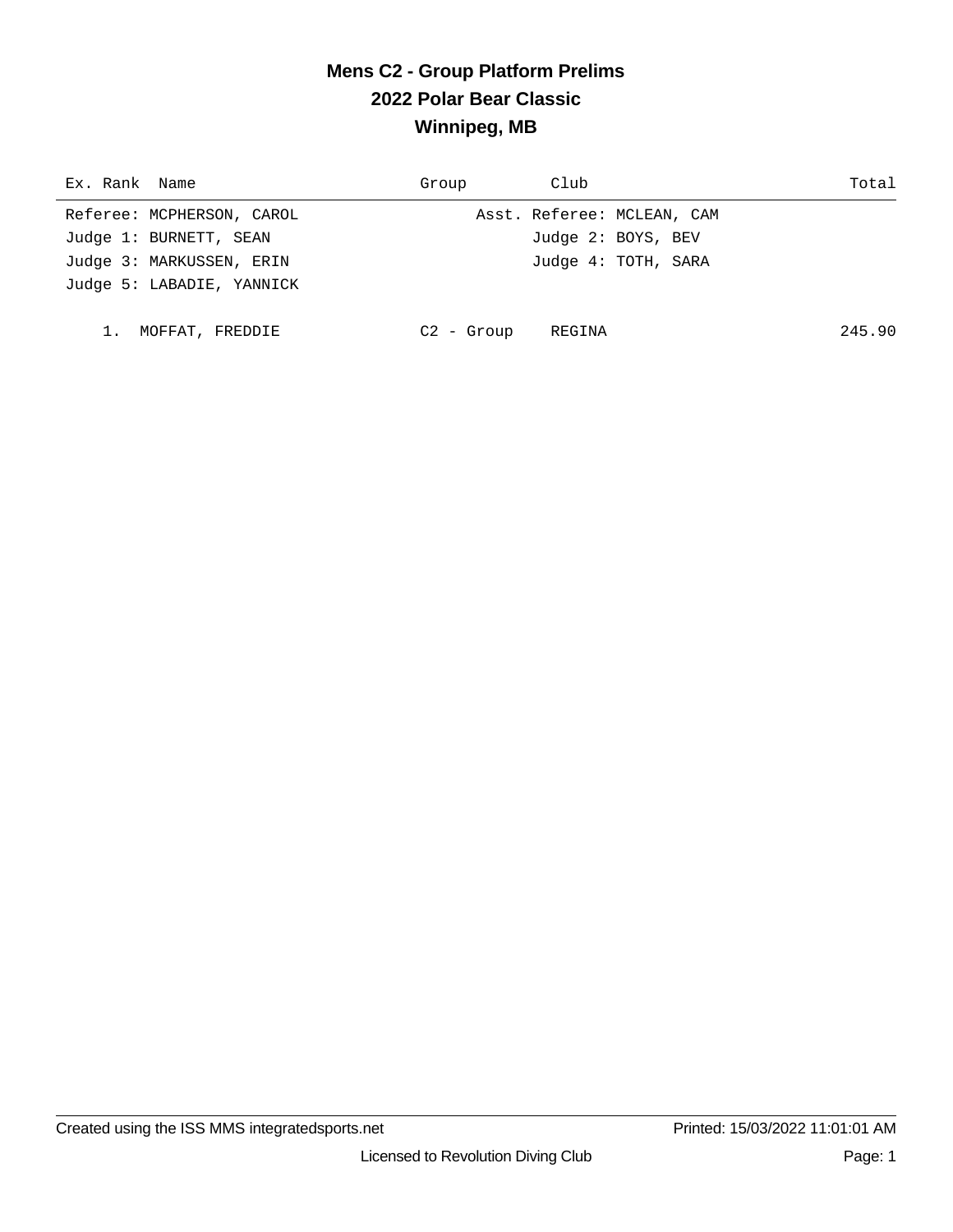## **Mens D - Group Tier II 1 M Prelims 2022 Polar Bear Classic Winnipeg, MB**

| Ex. Rank Name            | Group | Club                       | Total  |
|--------------------------|-------|----------------------------|--------|
| Referee: BURNETT, SEAN   |       |                            |        |
| Judge 1: BURNETT, SEAN   |       | Judge 2: DROMERESKI, KEVIN |        |
| Judge 3: MCLEAN, CAM     |       | Judge 4: DOMNEY, ASHLEIGH  |        |
| Judge 5: MARKUSSEN, ERIN |       |                            |        |
|                          |       |                            |        |
| BROMBACH, GABRIEL        |       | - Group T2 REVOLUTION      | 142.15 |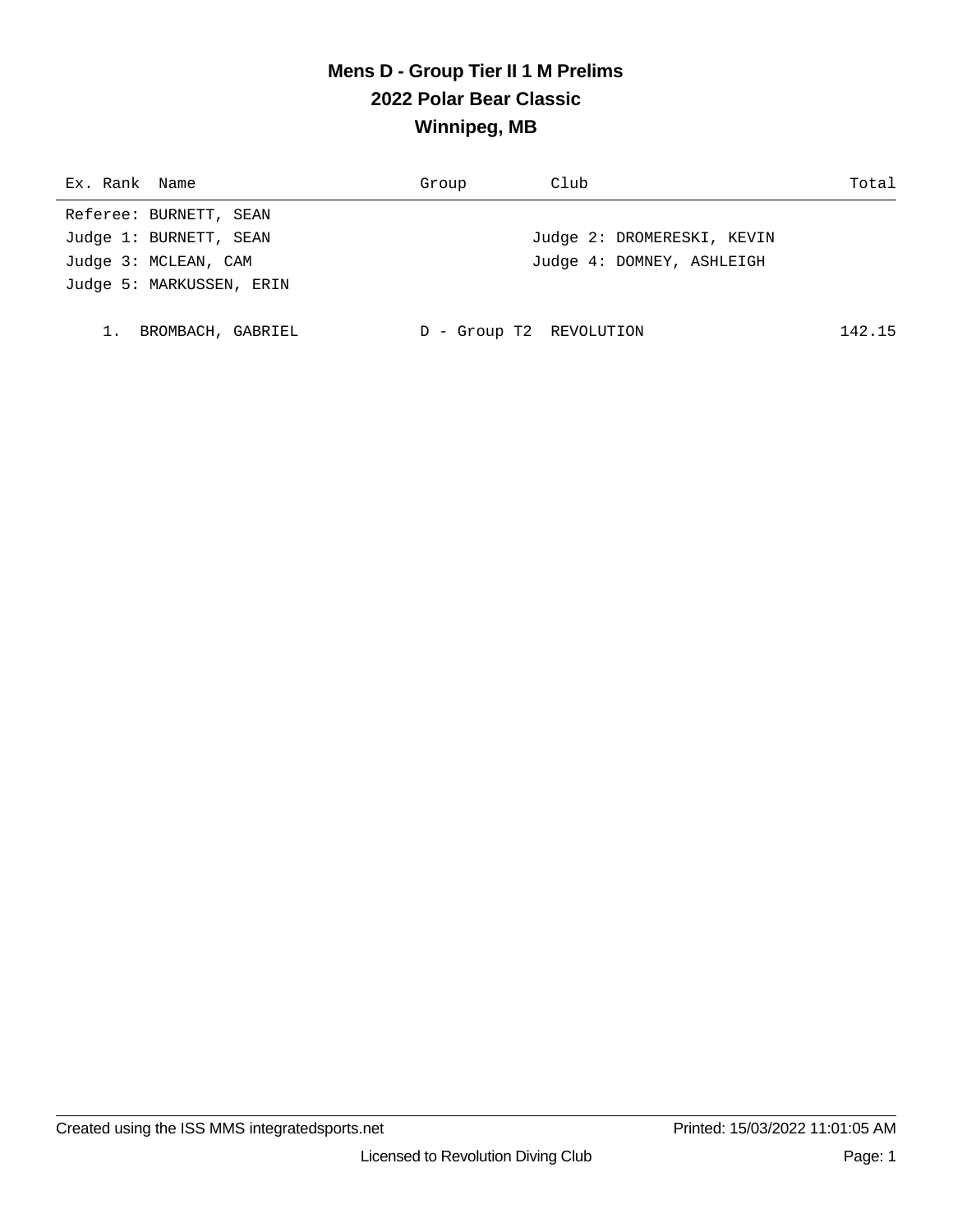## **Mens D - Group Tier II Platform Prelims 2022 Polar Bear Classic Winnipeg, MB**

| Ex. Rank Name                 | Group | Club                      | Total  |
|-------------------------------|-------|---------------------------|--------|
| Referee: BURNETT, SEAN        |       |                           |        |
| Judge 1: BURNETT, SEAN        |       | Judge 2: MCLEAN, CAM      |        |
| Judge 3: DUBOULOZ-LODGE, ANNE |       | Judge 4: GROENING, DAWSON |        |
| Judge 5: MARKUSSEN, ERIN      |       |                           |        |
|                               |       |                           |        |
| BROMBACH, GABRIEL             | D     | - Group T2 REVOLUTION     | 117.55 |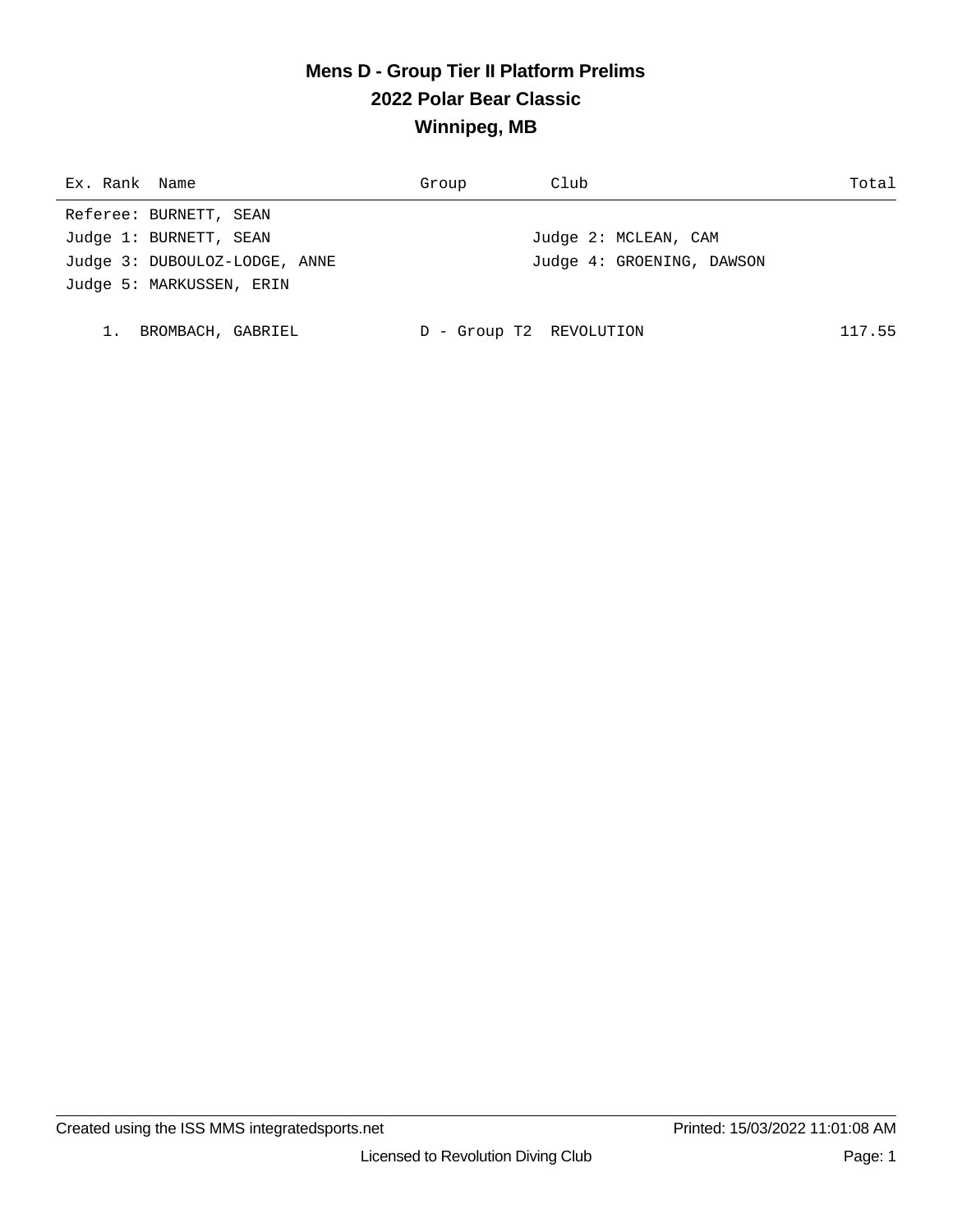## **Mens E - Group Tier II 1 M Prelims 2022 Polar Bear Classic Winnipeg, MB**

| Ex. Rank Name            | Group                   | Club                       | Total |
|--------------------------|-------------------------|----------------------------|-------|
| Referee: BURNETT, SEAN   |                         |                            |       |
| Judge 1: BURNETT, SEAN   |                         | Judge 2: DROMERESKI, KEVIN |       |
| Judge 3: MCLEAN, CAM     |                         | Judge 4: DOMNEY, ASHLEIGH  |       |
| Judge 5: MARKUSSEN, ERIN |                         |                            |       |
|                          |                         |                            |       |
| KENNEDY, CARTER          | E - Group T2 REVOLUTION |                            | 92.50 |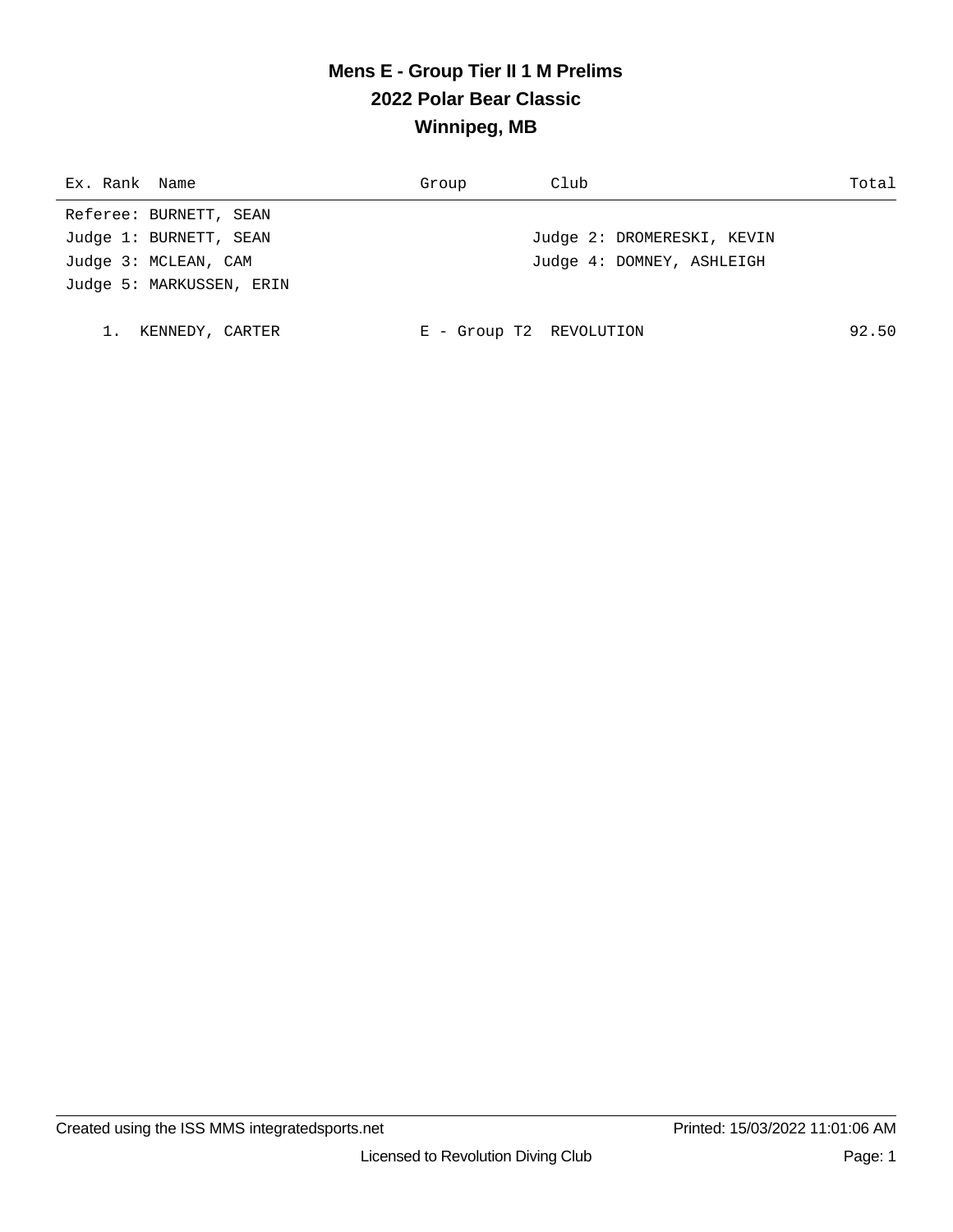# **Mens E - Group Tier II 3 M Prelims 2022 Polar Bear Classic Winnipeg, MB**

| Ex. Rank Name |                          | Group                   | Club                          | Total |
|---------------|--------------------------|-------------------------|-------------------------------|-------|
|               | Referee: BURNETT, SEAN   |                         |                               |       |
|               | Judge 1: BURNETT, SEAN   |                         | Judge 2: DUBOULOZ-LODGE, ANNE |       |
|               | Judge 3: LUDWICK, DALLAS |                         | Judge 4: MCLEAN, CAM          |       |
|               | Judge 5: MARKUSSEN, ERIN |                         |                               |       |
|               |                          |                         |                               |       |
|               | KENNEDY, CARTER          | E - Group T2 REVOLUTION |                               | 83.00 |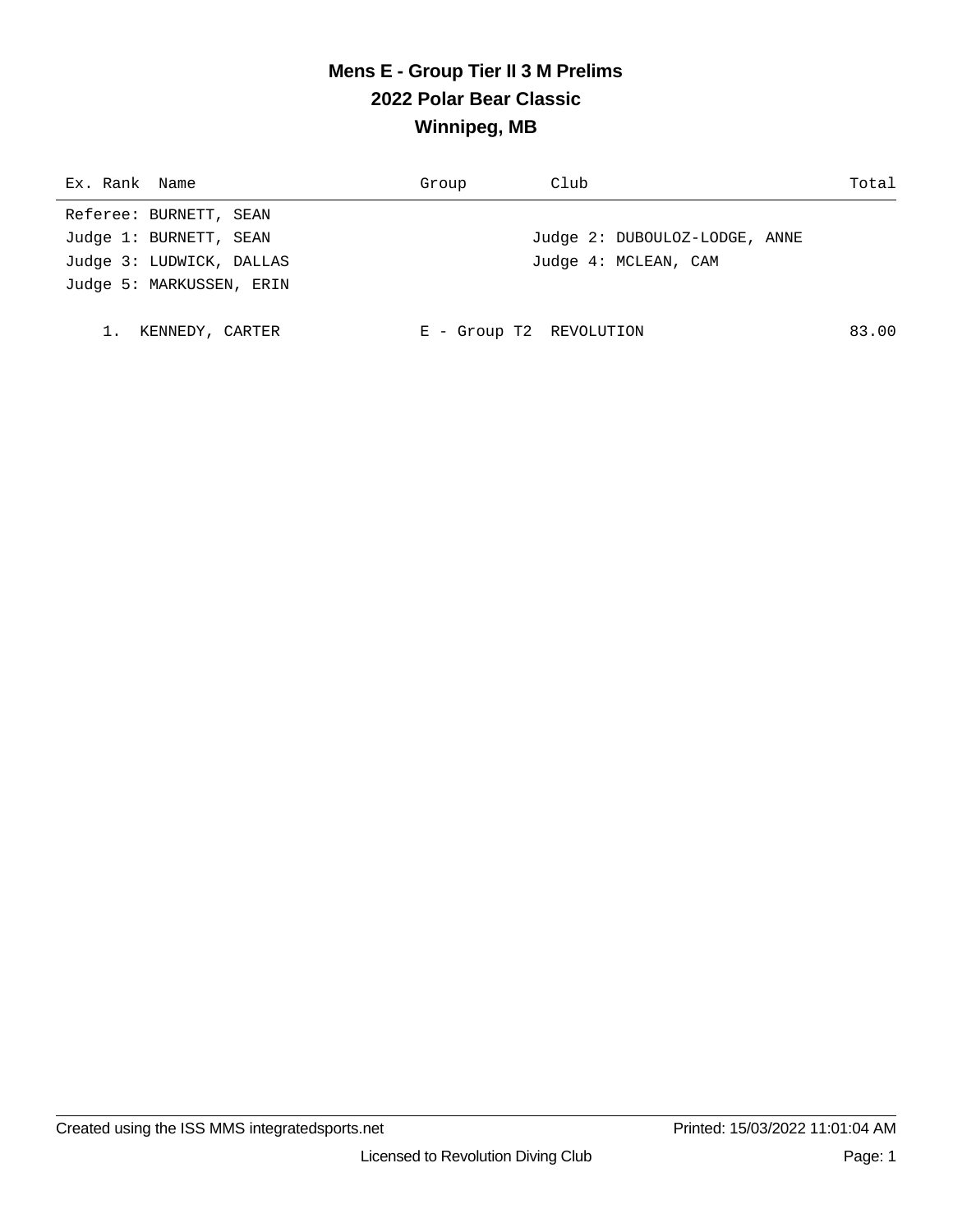## **Mens E - Group Tier II Platform Prelims 2022 Polar Bear Classic Winnipeg, MB**

| Ex. Rank Name                 | Group                   | Club                      | Total |
|-------------------------------|-------------------------|---------------------------|-------|
| Referee: BURNETT, SEAN        |                         |                           |       |
| Judge 1: BURNETT, SEAN        |                         | Judge 2: MCLEAN, CAM      |       |
| Judge 3: DUBOULOZ-LODGE, ANNE |                         | Judge 4: GROENING, DAWSON |       |
| Judge 5: MARKUSSEN, ERIN      |                         |                           |       |
|                               |                         |                           |       |
| KENNEDY, CARTER               | E - Group T2 REVOLUTION |                           | 85.50 |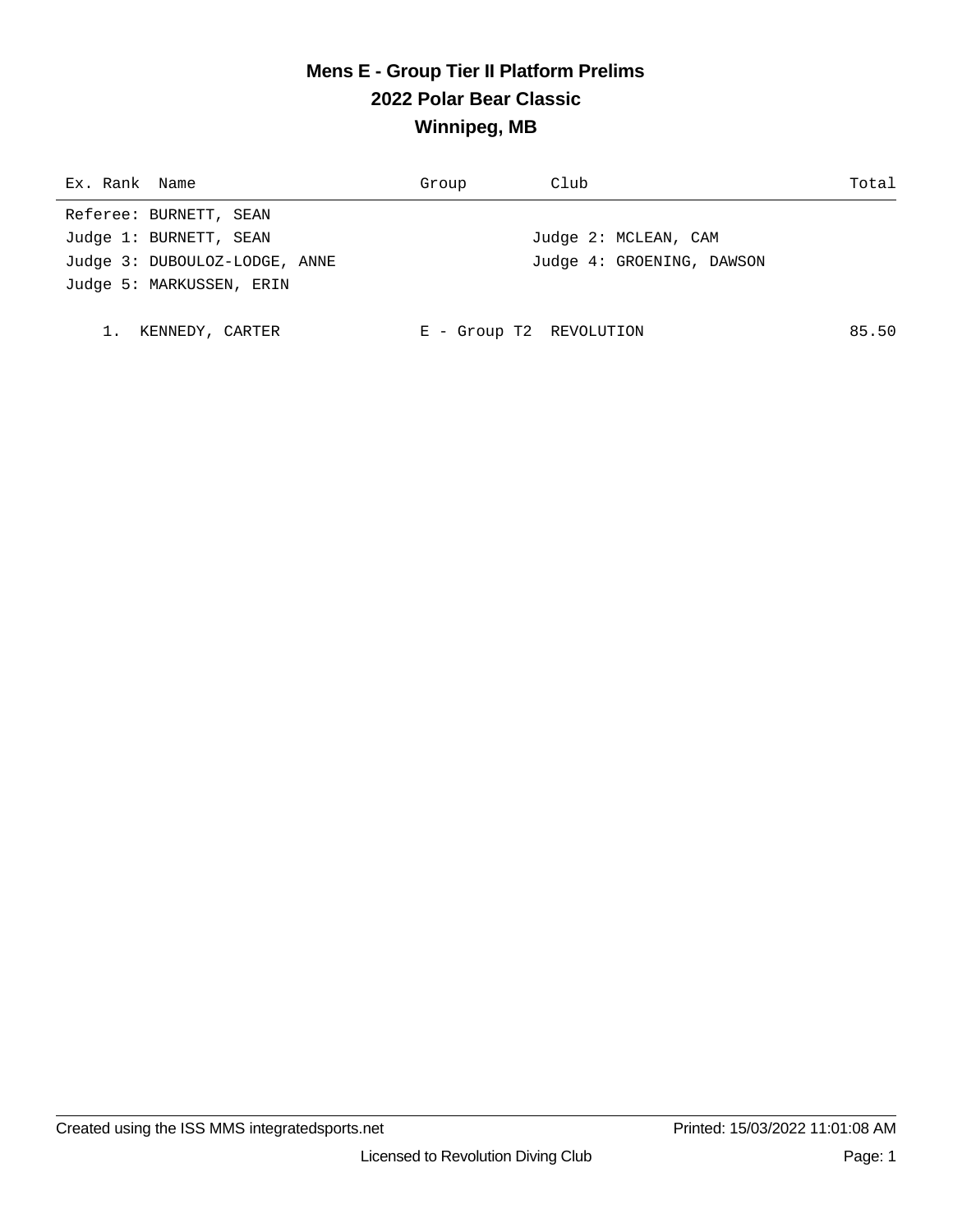# **Mens Open 1 M Prelims 2022 Polar Bear Classic Winnipeg, MB**

| Ex. Rank Name |                             | Group | Club                      | Total  |
|---------------|-----------------------------|-------|---------------------------|--------|
|               | Referee: MARENTETTE, CLAIRE |       |                           |        |
|               | Judge 1: MARENTETTE, CLAIRE |       | Judge 2: MCPHERSON, CAROL |        |
|               | Judge 3: MCLEAN, CAM        |       | Judge 4: TOTH, SARA       |        |
|               | Judge 5: BURNETT, SEAN      |       |                           |        |
|               |                             |       |                           |        |
|               | BERNATSKY, ATTILA           | Open  | REVOLUTION                | 253.60 |
| 2.            | SIME-SURCON, BENNETT        | Open  | REVOLUTION                | 199.55 |
| 3.            | HRACH, THEO                 | Open  | CALGARY                   | 185.80 |
| 4.            | TIAGLEI, VLADIMIR           | Open  | REVOLUTION                | 177.30 |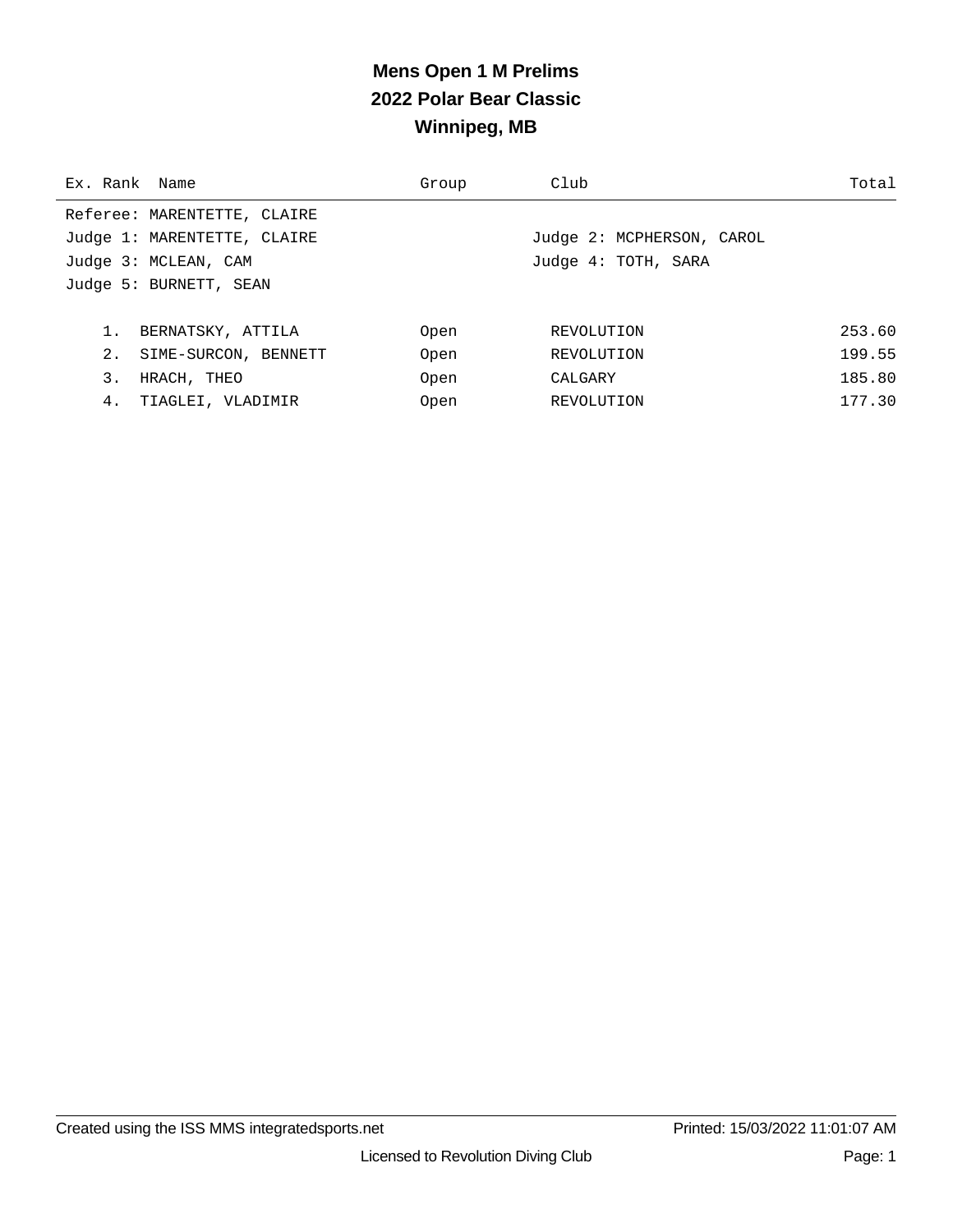# **Mens Open 3 M Prelims 2022 Polar Bear Classic Winnipeg, MB**

| Ex. Rank Name |                             | Group | Club                      | Total  |
|---------------|-----------------------------|-------|---------------------------|--------|
|               | Referee: BURNETT, SEAN      |       |                           |        |
|               | Judge 1: BURNETT, SEAN      |       | Judge 2: MCLEAN, CAM      |        |
|               | Judge 3: BOYS, BEV          |       | Judge 4: MCPHERSON, CAROL |        |
|               | Judge 5: MARENTETTE, CLAIRE |       |                           |        |
|               |                             |       |                           |        |
| 1.            | COHEN, ADAM                 | Open  | REVOLUTION                | 322.45 |
| 2.            | BAKER, CARTER               | Open  | WHITE ROCK                | 291.30 |
| 3.            | GOERTZEN, LUC               | Open  | CALGARY                   | 268.80 |
| 4.            | HRACH, THEO                 | Open  | CALGARY                   | 242.40 |
| 5.            | SIME-SURCON, BENNETT        | Open  | REVOLUTION                | 228.20 |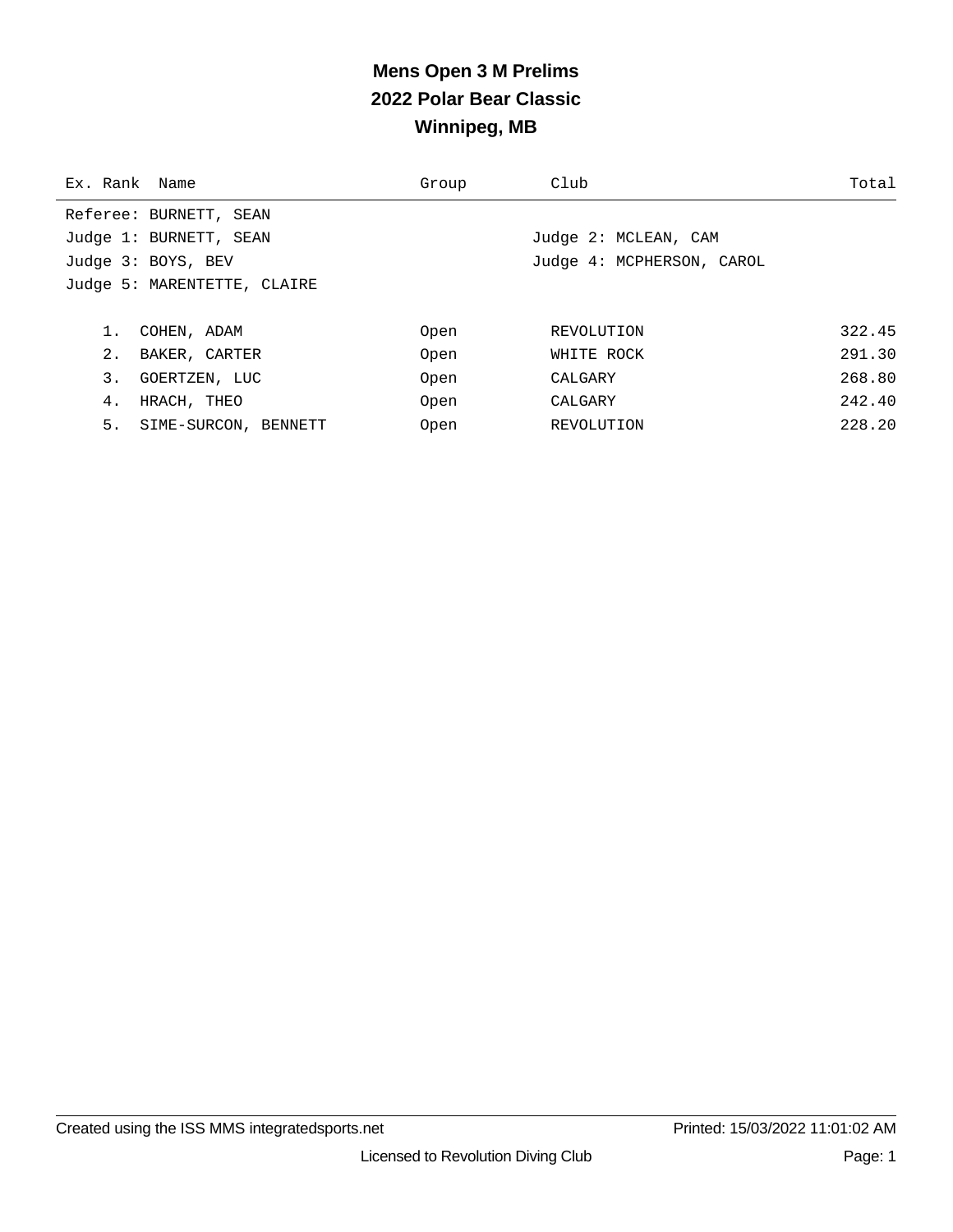# **Mens Open Platform Prelims 2022 Polar Bear Classic Winnipeg, MB**

| Ex. Rank Name          | Group | Club                      | Total  |
|------------------------|-------|---------------------------|--------|
| Referee: TOTH, SARA    |       |                           |        |
| Judge 1: BOYS, BEV     |       | Judge 2: MCPHERSON, CAROL |        |
| Judge 3: BURNETT, SEAN |       | Judge 4: LABADIE, YANNICK |        |
| Judge 5: MCLEAN, CAM   |       |                           |        |
|                        |       |                           |        |
| BAKER, CARTER          | Open  | WHITE ROCK                | 284.30 |
| 2.<br>COHEN, ADAM      | Open  | REVOLUTION                | 279.50 |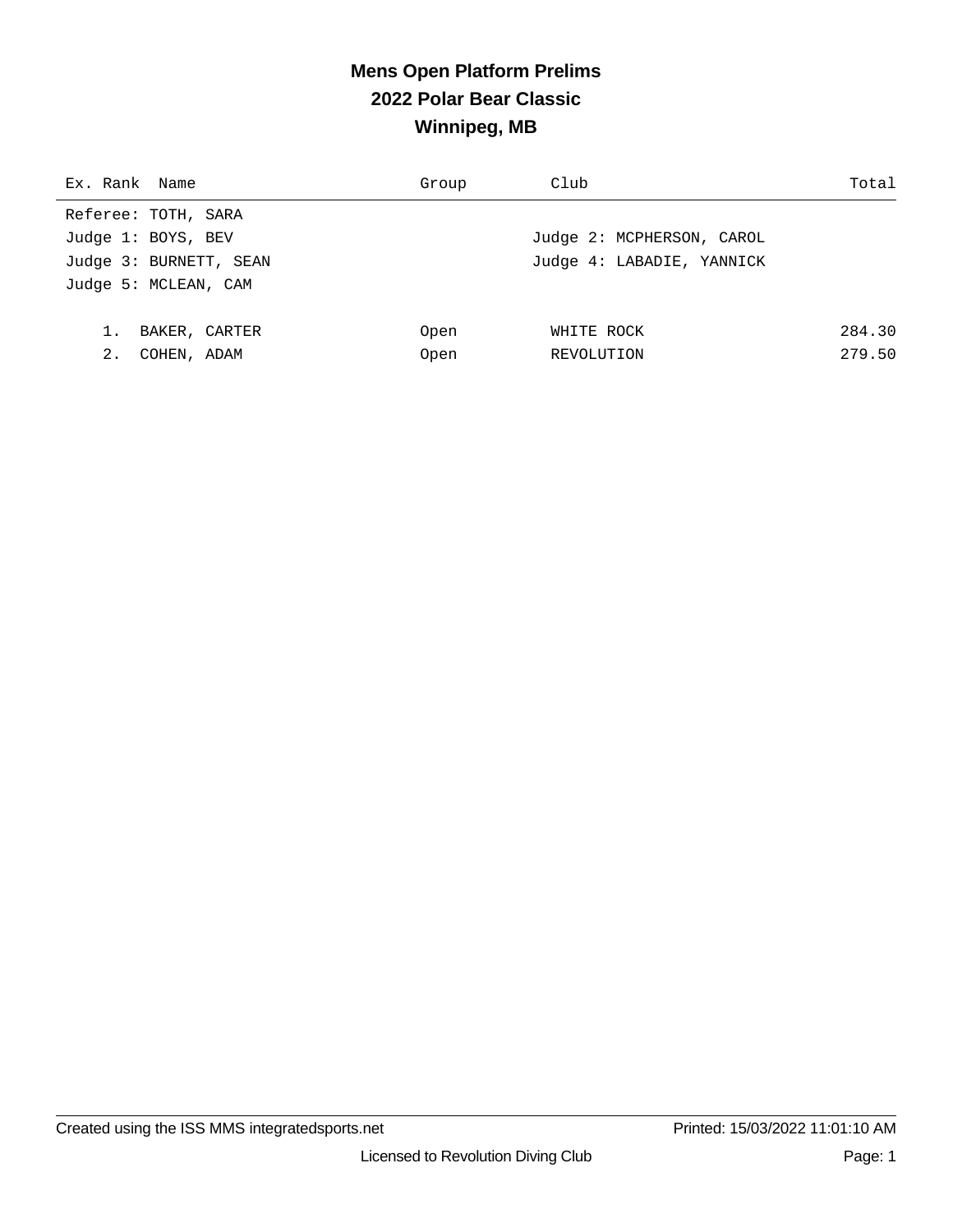## **Womens A - Group 1 M Prelims 2022 Polar Bear Classic Winnipeg, MB**

| Ex. Rank Name |                        | Group     | Club                   | Total  |
|---------------|------------------------|-----------|------------------------|--------|
|               | Referee: TOTH, SARA    |           |                        |        |
|               | Judge 1: TOTH, SARA    |           | Judge 2: BOYS, BEV     |        |
|               | Judge 3: SMUTNY, KATJA |           | Judge 4: BURNETT, SEAN |        |
|               | Judge 5: MCLEAN, CAM   |           |                        |        |
|               |                        |           |                        |        |
| $1$ .         | CLAIRMONT, KELSEY      | A - Group | REGINA                 | 406.60 |
| 2.            | BERMAN, LEIA           | A - Group | REVOLUTION             | 399.90 |
| 3.            | O'DAY, BROOKLYN        | A - Group | REGINA                 | 384.05 |
| 4.            | WERNER, CLAIRE         | A - Group | REGINA                 | 358.90 |
| 5.            | SHARP, AMELIA          | A - Group | REGINA                 | 342.60 |
| б.            | BUSH, PAIGE            | A - Group | WHITE ROCK             | 337.35 |
| 7.            | CROMWELL, NATHALIE     | A - Group | REVOLUTION             | 333.30 |
| 8.            | TINANI, MIRA           | A - Group | REGINA                 | 315.70 |
| 9.            | DOROSH, CHELSEY        | A - Group | REGINA                 | 312.60 |
|               | 10. OUNSWORTH, ABBY    | A - Group | REGINA                 | 305.85 |
|               | 11. GIRARDIN, OLIVIA   | A - Group | REVOLUTION             | 280.75 |
|               | 12. JONES, CHLOE       | A - Group | REGINA                 | 270.10 |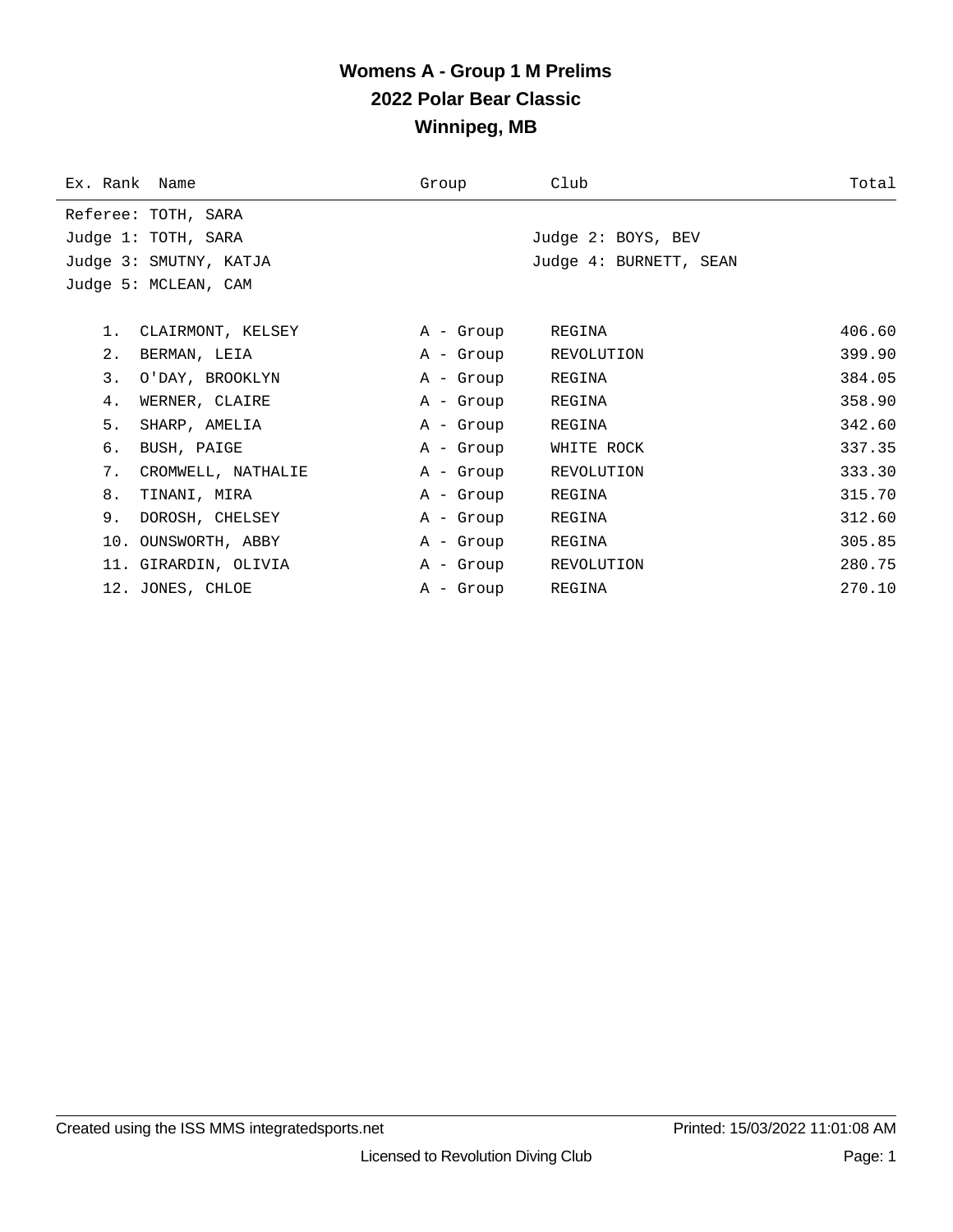#### **Womens A - Group 3 M Prelims 2022 Polar Bear Classic Winnipeg, MB**

| Ex. Rank Name       |                             | Group     | Club                     | Total  |
|---------------------|-----------------------------|-----------|--------------------------|--------|
|                     | Referee: MCPHERSON, CAROL   |           |                          |        |
| Judge 1: TOTH, SARA |                             |           | Judge 2: MARKUSSEN, ERIN |        |
|                     | Judge 3: MARENTETTE, CLAIRE |           | Judge 4: BURNETT, SEAN   |        |
|                     | Judge 5: LABADIE, YANNICK   |           |                          |        |
|                     |                             |           |                          |        |
| 1.                  | CLAIRMONT, KELSEY           | A - Group | REGINA                   | 443.35 |
| $2$ .               | MCLEOD, MICHELLE            | A - Group | WHITE ROCK               | 440.60 |
| 3.                  | O'DAY, BROOKLYN             | A - Group | REGINA                   | 413.55 |
| 4.                  | SHARP, AMELIA               | A - Group | REGINA                   | 394.30 |
| 5.                  | BERMAN, LEIA                | A - Group | REVOLUTION               | 374.85 |
| б.                  | BUSH, PAIGE                 | A - Group | WHITE ROCK               | 366.90 |
| 7.                  | TINANI, MIRA                | A - Group | REGINA                   | 365.70 |
| 8.                  | CROMWELL, NATHALIE          | A - Group | REVOLUTION               | 363.65 |
| 9.                  | DOROSH, CHELSEY             | A - Group | REGINA                   | 354.55 |
|                     | 10. LAMONT, ISABELLA        | A - Group | IND                      | 350.00 |
|                     | 11. OUNSWORTH, ABBY         | A - Group | REGINA                   | 344.65 |
|                     | 12. WERNER, CLAIRE          | A - Group | REGINA                   | 315.55 |
|                     | 13. GIRARDIN, OLIVIA        | A - Group | REVOLUTION               | 268.20 |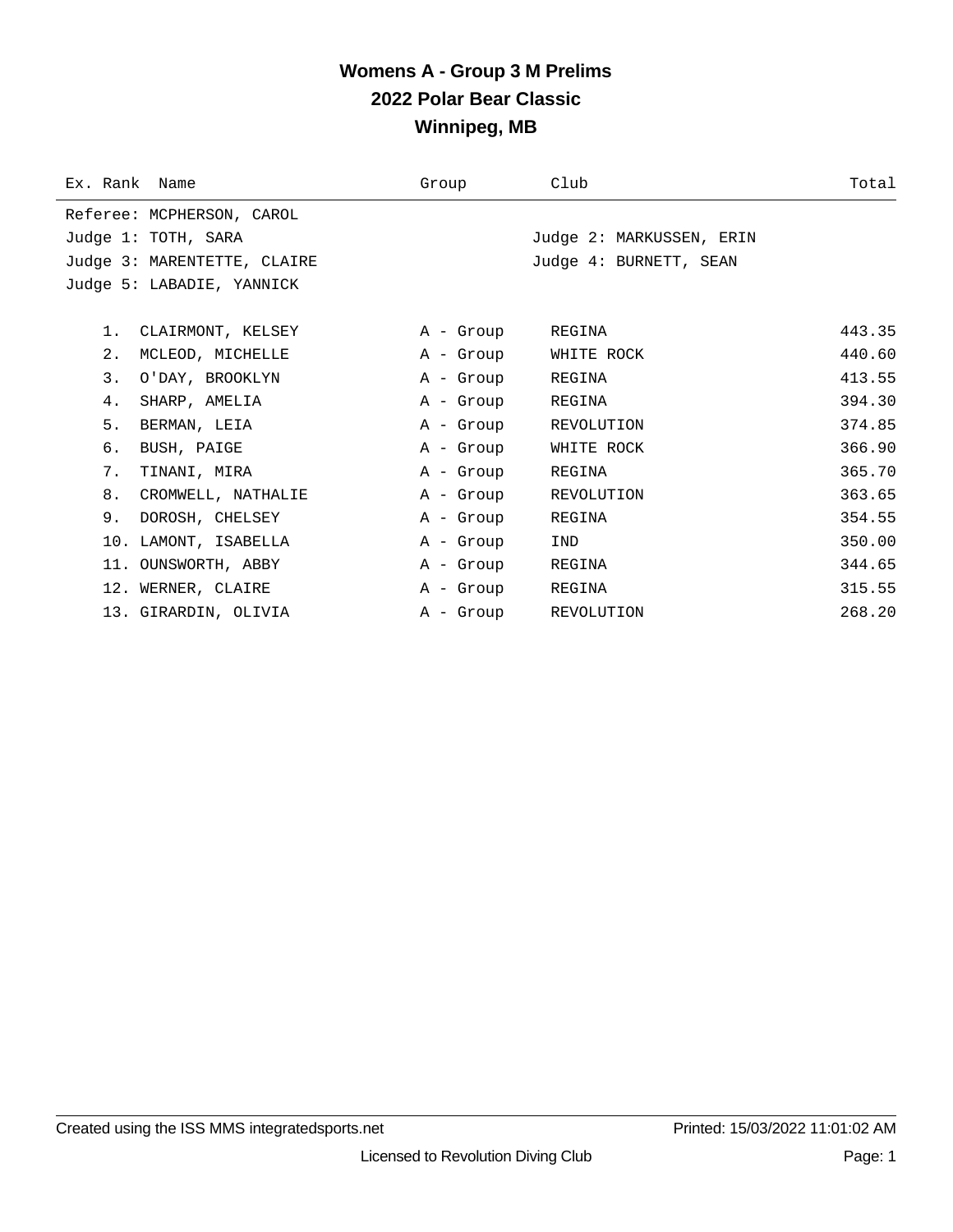#### **Womens A - Group Platform Prelims 2022 Polar Bear Classic Winnipeg, MB**

| Ex. Rank Name             | Group     | Club                                | Total  |
|---------------------------|-----------|-------------------------------------|--------|
| Referee: MCPHERSON, CAROL |           | Asst. Referee: DUBOULOZ-LODGE, ANNE |        |
| Judge 1: MCPHERSON, CAROL |           | Judge 2: BURNETT, SEAN              |        |
| Judge 3: MCLEAN, CAM      |           | Judge 4: TOTH, SARA                 |        |
| Judge 5: LABADIE, YANNICK |           |                                     |        |
|                           |           |                                     |        |
| MCLEOD, MICHELLE<br>$1$ . | A - Group | WHITE ROCK                          | 370.65 |
| 2.<br>O'DAY, BROOKLYN     | A - Group | REGINA                              | 357.90 |
| 3.<br>CLAIRMONT, KELSEY   | A - Group | REGINA                              | 354.75 |
| 4.<br>SHARP, AMELIA       | A - Group | REGINA                              | 333.55 |
| 5.<br>DOROSH, CHELSEY     | A - Group | REGINA                              | 306.70 |
| б.<br>TINANI, MIRA        | A - Group | REGINA                              | 295.05 |
| 7.<br>WERNER, CLAIRE      | A - Group | REGINA                              | 280.80 |
| 8.<br>MUTH, EMILY         | A - Group | REVOLUTION                          | 249.60 |
| 9.<br>OUNSWORTH, ABBY     | A - Group | REGINA                              | 228.45 |
| 10. CHRISTOPHER, LUCY     | A - Group | REVOLUTION                          | 227.35 |
| 11. JONES, CHLOE          | A - Group | REGINA                              | 222.45 |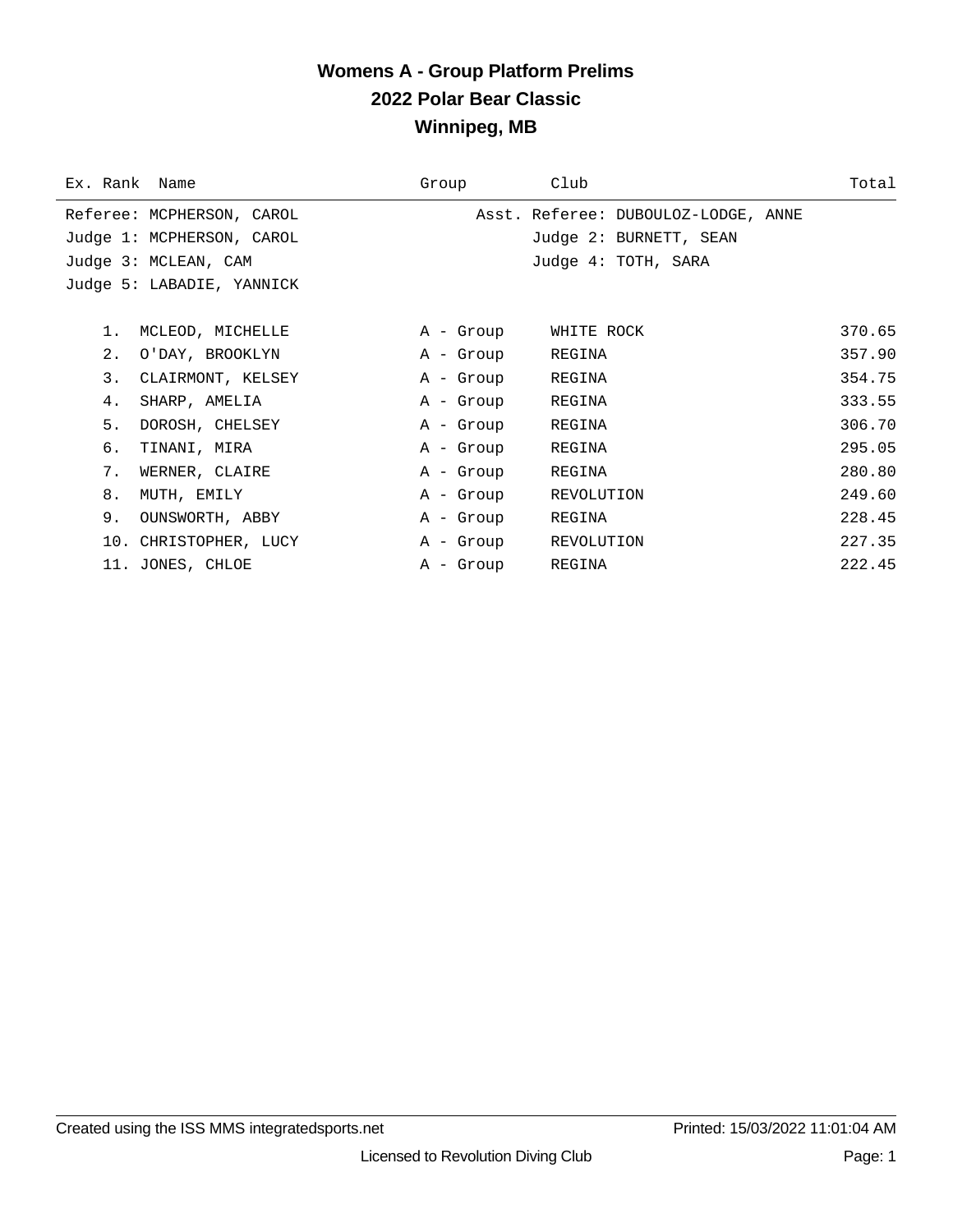## **Womens B - Group 1 M Prelims 2022 Polar Bear Classic Winnipeg, MB**

| Ex. Rank Name |                           | Group       | Club                        | Total  |
|---------------|---------------------------|-------------|-----------------------------|--------|
|               | Referee: LABADIE, YANNICK |             |                             |        |
|               | Judge 1: MCPHERSON, CAROL |             | Judge 2: BURNETT, SEAN      |        |
|               | Judge 3: MCLEAN, CAM      |             | Judge 4: MARENTETTE, CLAIRE |        |
|               | Judge 5: BOYS, BEV        |             |                             |        |
|               |                           |             |                             |        |
| 1.            | SHARP, FINLEE             | B - Group   | REGINA                      | 345.20 |
| 2.            | MARKUSSON, BROOKLYN       | B - Group   | REGINA                      | 336.85 |
| 3.            | BERNATSKY, ZITA           | B - Group   | REVOLUTION                  | 326.70 |
| 4.            | ABBADI-MACINTOSH, KAIA    | B - Group   | CALGARY                     | 316.40 |
| 5.            | ABBADI-MACINTOSH, ESME    | B - Group   | CALGARY                     | 306.35 |
| б.            | PROBE, AUDREY             | $B -$ Group | REGINA                      | 303.35 |
| 7.            | DOWNEY, ADYSON            | B - Group   | REVOLUTION                  | 281.05 |
| 8.            | WYLIE, ANNA               | B - Group   | REVOLUTION                  | 254.55 |
| 9.            | WALLACE, ROBIN            | B - Group   | REVOLUTION                  | 224.55 |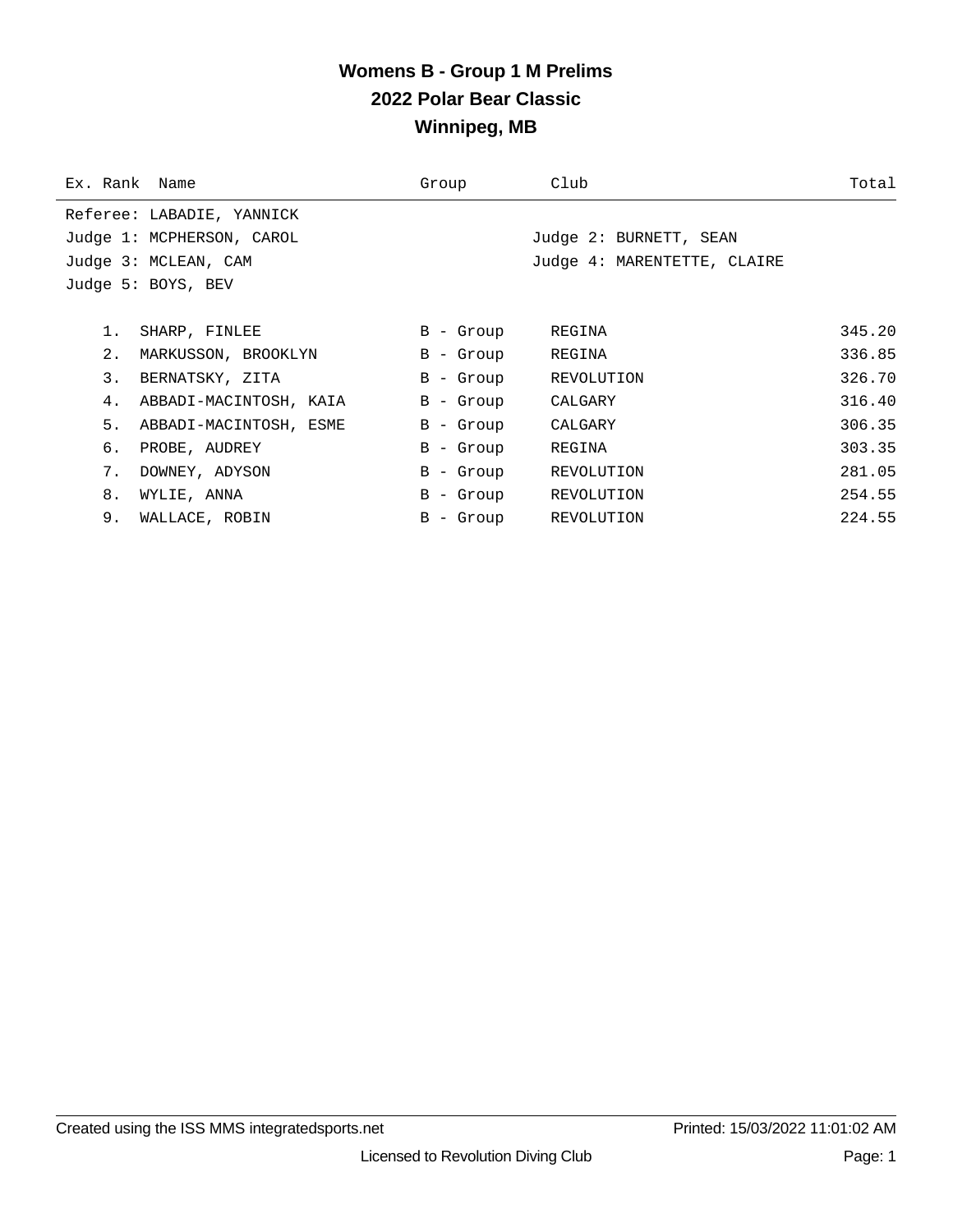#### **Womens B - Group 3 M Prelims 2022 Polar Bear Classic Winnipeg, MB**

| Ex. Rank Name |                           | Group       | Club                        | Total  |
|---------------|---------------------------|-------------|-----------------------------|--------|
|               | Referee: MCPHERSON, CAROL |             |                             |        |
|               | Judge 1: MCPHERSON, CAROL |             | Judge 2: MARENTETTE, CLAIRE |        |
|               | Judge 3: LABADIE, YANNICK |             | Judge 4: TOTH, SARA         |        |
|               | Judge 5: BOYS, BEV        |             |                             |        |
|               |                           |             |                             |        |
| 1.            | MARKUSSON, BROOKLYN       | B - Group   | REGINA                      | 375.90 |
| 2.            | ABBADI-MACINTOSH, KAIA    | $B -$ Group | CALGARY                     | 337.05 |
| 3.            | PROBE, AUDREY             | B - Group   | REGINA                      | 330.40 |
| 4.            | SEMPLE, AMELIA            | $B -$ Group | WHITE ROCK                  | 329.85 |
| 5.            | ABBADI-MACINTOSH, ESME    | B - Group   | CALGARY                     | 306.40 |
| б.            | BERNATSKY, ZITA           | B - Group   | REVOLUTION                  | 304.15 |
| 7.            | SHARP, FINLEE             | $B -$ Group | REGINA                      | 294.50 |
| 8.            | WYLIE, ANNA               | B - Group   | REVOLUTION                  | 291.70 |
| 9.            | DOWNEY, ADYSON            | B - Group   | REVOLUTION                  | 265.10 |
|               | 10. WALLACE, ROBIN        | B - Group   | REVOLUTION                  | 233.80 |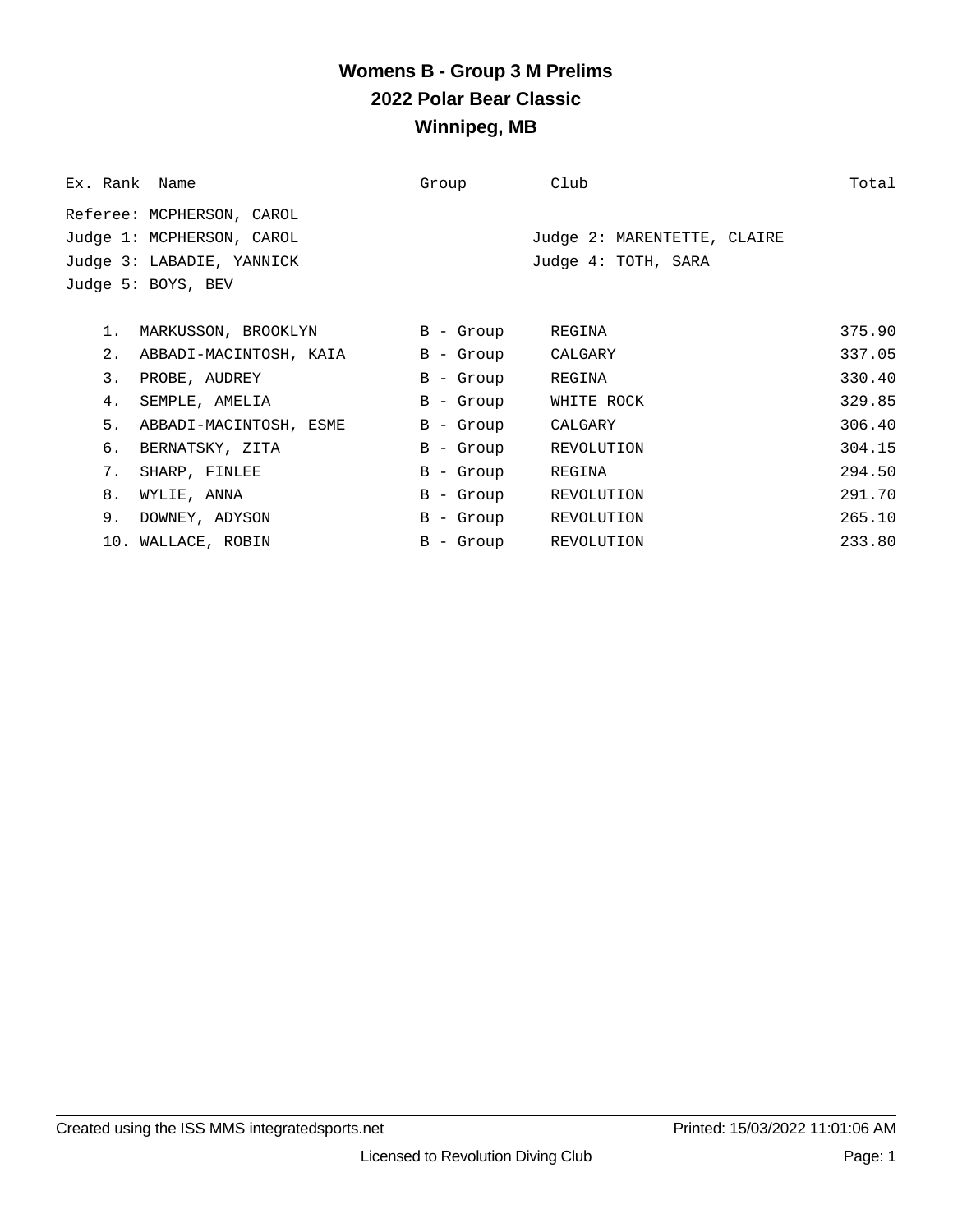## **Womens B - Group Platform Prelims 2022 Polar Bear Classic Winnipeg, MB**

| Ex. Rank Name                   | Group     | Club                       | Total  |
|---------------------------------|-----------|----------------------------|--------|
| Referee: BOYS, BEV              |           | Asst. Referee: MCLEAN, CAM |        |
| Judge 1: MCPHERSON, CAROL       |           | Judge 2: SMUTNY, KATJA     |        |
| Judge 3: MARENTETTE, CLAIRE     |           | Judge 4: BURNETT, SEAN     |        |
| Judge 5: LABADIE, YANNICK       |           |                            |        |
|                                 |           |                            |        |
| ABBADI-MACINTOSH, KAIA<br>$1$ . | B - Group | CALGARY                    | 285.30 |
| 2.<br>MARKUSSON, BROOKLYN       | B - Group | REGINA                     | 265.35 |
| 3.<br>SHARP, FINLEE             | B - Group | REGINA                     | 265.10 |
| WYLIE, ANNA<br>4.               | B - Group | REVOLUTION                 | 262.60 |
| 5.<br>SEMPLE, AMELIA            | B - Group | WHITE ROCK                 | 260.50 |
| б.<br>DOWNEY, ADYSON            | B - Group | REVOLUTION                 | 252.85 |
| 7.<br>BERNATSKY, ZITA           | B - Group | REVOLUTION                 | 251.40 |
| 8.<br>PROBE, AUDREY             | B - Group | REGINA                     | 234.35 |
| 9.<br>WALLACE, ROBIN            | B - Group | REVOLUTION                 | 214.30 |
| 10. KLUMPER, ANNIKA             | B - Group | REVOLUTION                 | 199.20 |
| 11. RING, ELLIE                 | B - Group | REVOLUTION                 | 193.15 |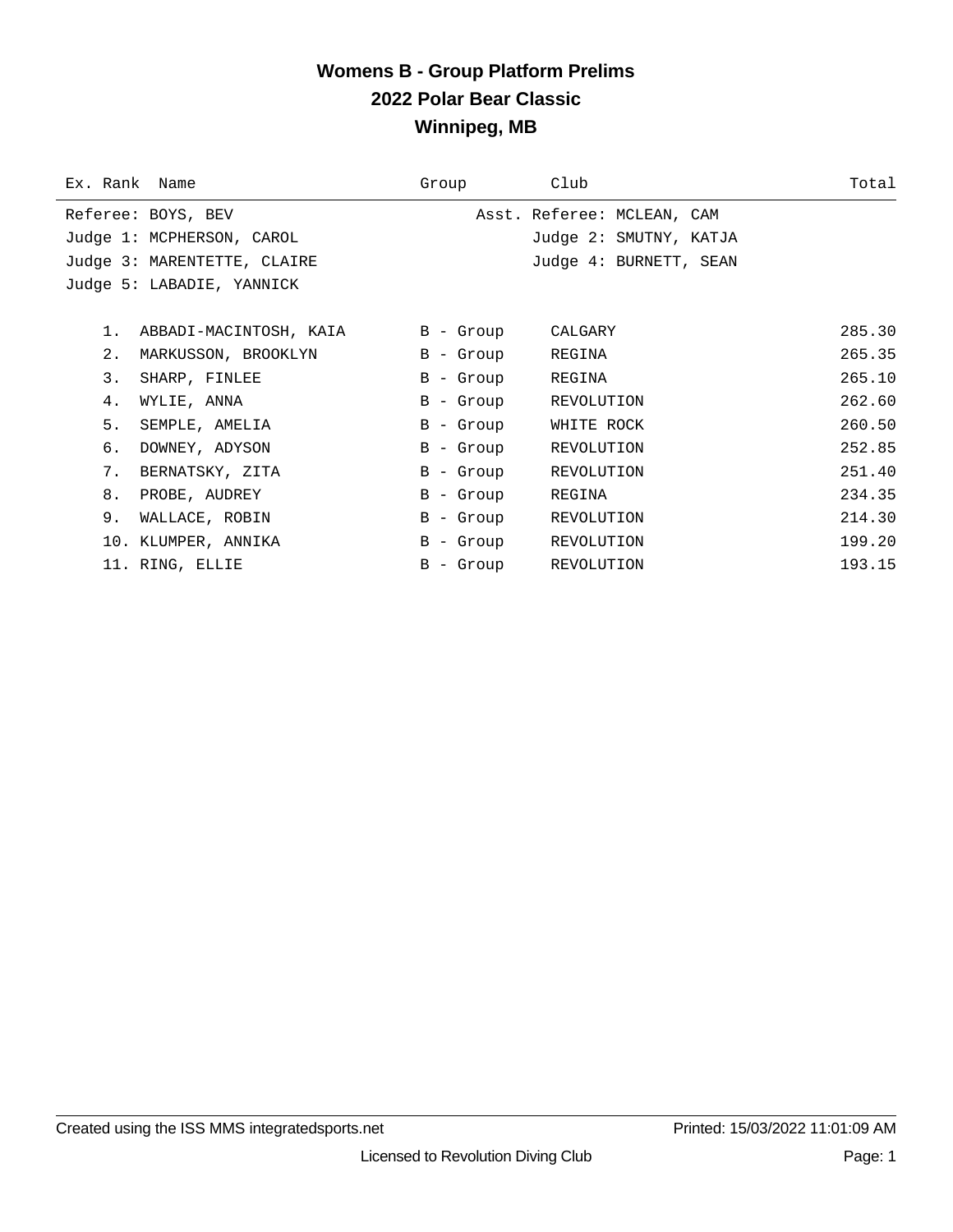# **Womens C1 - Group 1 M Prelims 2022 Polar Bear Classic Winnipeg, MB**

| Ex. Rank Name               | Group        | Club                          | Total  |
|-----------------------------|--------------|-------------------------------|--------|
| Referee: TOTH, SARA         |              |                               |        |
| Judge 1: TOTH, SARA         |              | Judge 2: BURNETT, SEAN        |        |
| Judge 3: MARENTETTE, CLAIRE |              | Judge 4: DUBOULOZ-LODGE, ANNE |        |
| Judge 5: BOYS, BEV          |              |                               |        |
|                             |              |                               |        |
| IASINSKA, DANIELA           | $Cl - Group$ | WHITE ROCK                    | 226.15 |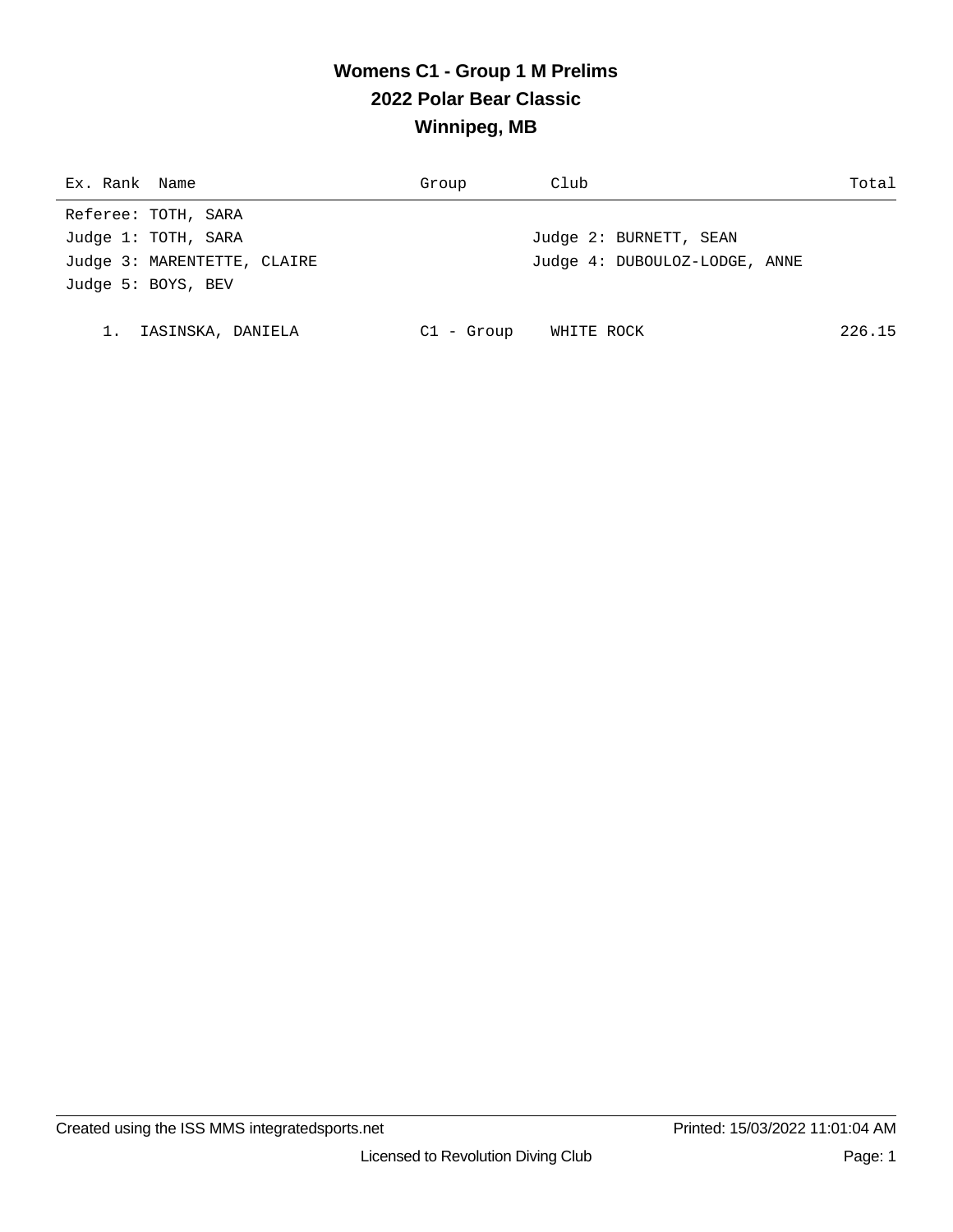# **Womens C1 - Group 3 M Prelims 2022 Polar Bear Classic Winnipeg, MB**

| Ex. Rank Name         | Group        | Club                   | Total  |
|-----------------------|--------------|------------------------|--------|
| Referee: MCLEAN, CAM  |              |                        |        |
| Judge 1: MCLEAN, CAM  |              | Judge 2: SMUTNY, KATJA |        |
| Judge 3: TOTH, SARA   |              | Judge 4: BURNETT, SEAN |        |
| Judge 5: PURVIS, ERIN |              |                        |        |
|                       |              |                        |        |
| 1. IASINSKA, DANIELA  | $Cl - Group$ | WHITE ROCK             | 206.75 |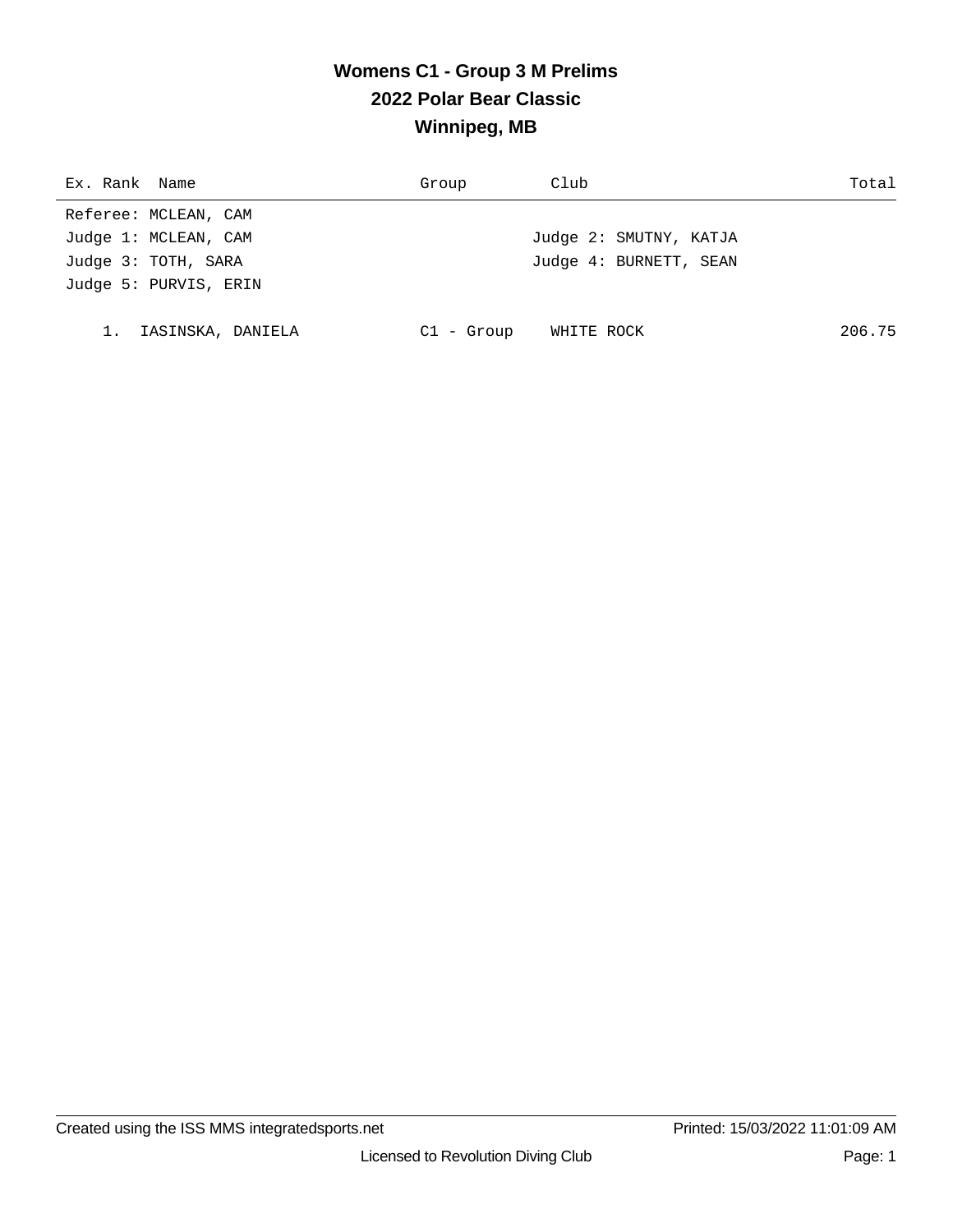## **Womens C1 - Group Platform Prelims 2022 Polar Bear Classic Winnipeg, MB**

| Ex. Rank Name             | Group        | Club                       | Total  |
|---------------------------|--------------|----------------------------|--------|
| Referee: MCPHERSON, CAROL |              | Asst. Referee: MCLEAN, CAM |        |
| Judge 1: BURNETT, SEAN    |              | Judge 2: BOYS, BEV         |        |
| Judge 3: MARKUSSEN, ERIN  |              | Judge 4: TOTH, SARA        |        |
| Judge 5: LABADIE, YANNICK |              |                            |        |
|                           |              |                            |        |
| IASINSKA, DANIELA         | $C1 - Group$ | WHITE ROCK                 | 241.50 |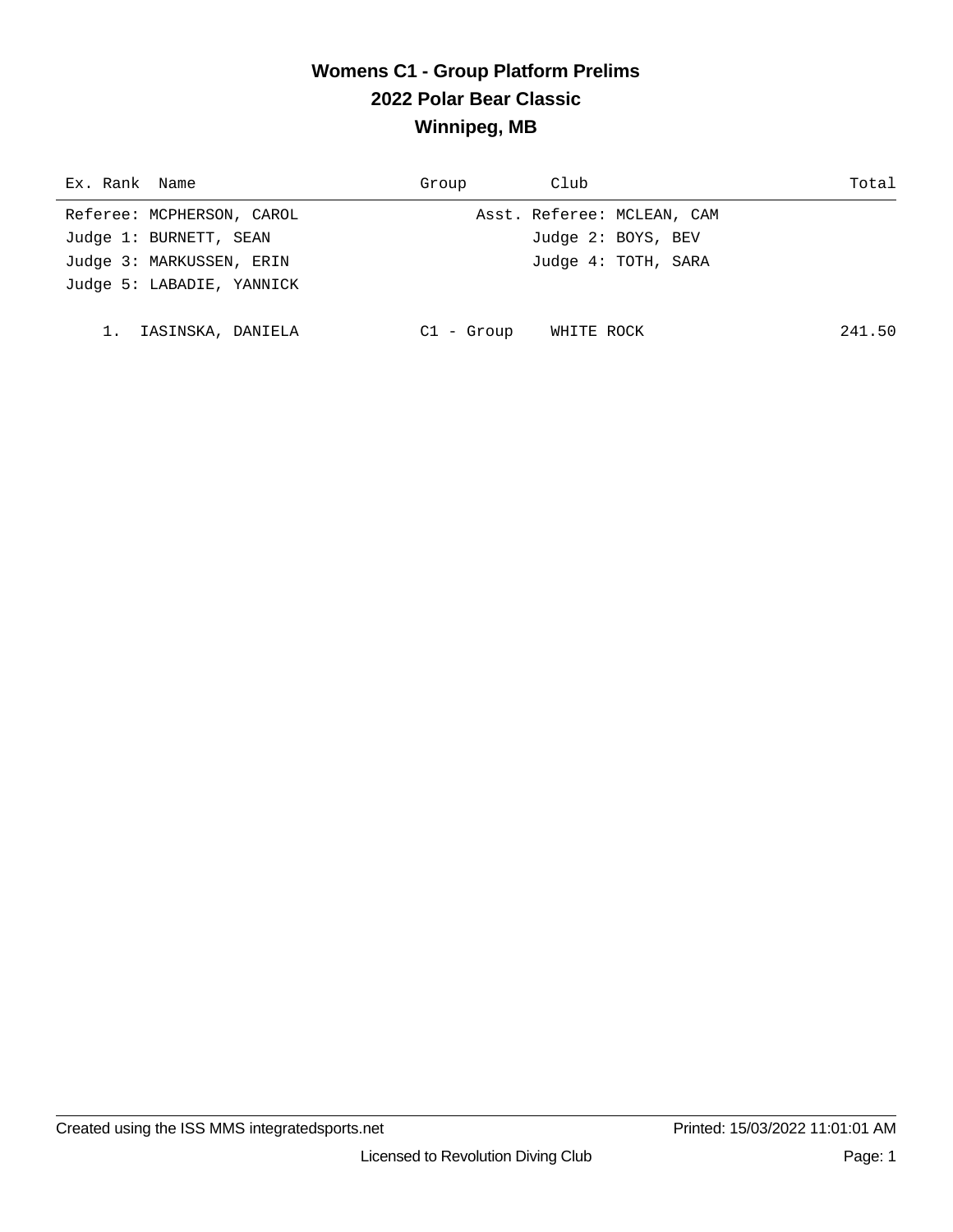## **Womens C2 - Group 1 M Prelims 2022 Polar Bear Classic Winnipeg, MB**

| Ex. Rank Name               | Group                     | Club                          | Total  |
|-----------------------------|---------------------------|-------------------------------|--------|
| Referee: TOTH, SARA         |                           |                               |        |
| Judge 1: TOTH, SARA         |                           | Judge 2: BURNETT, SEAN        |        |
| Judge 3: MARENTETTE, CLAIRE |                           | Judge 4: DUBOULOZ-LODGE, ANNE |        |
| Judge 5: BOYS, BEV          |                           |                               |        |
|                             |                           |                               |        |
| 1.<br>GOKIERT, LILA         | $C2 - Grow$               | CALGARY                       | 264.45 |
| 2.<br>CLANCY, HANNAH        | $C2 - Grow$               | WHITE ROCK                    | 257.55 |
| 3.<br>WOLFE, CORYDON        | C <sub>2</sub><br>- Group | REVOLUTION                    | 254.50 |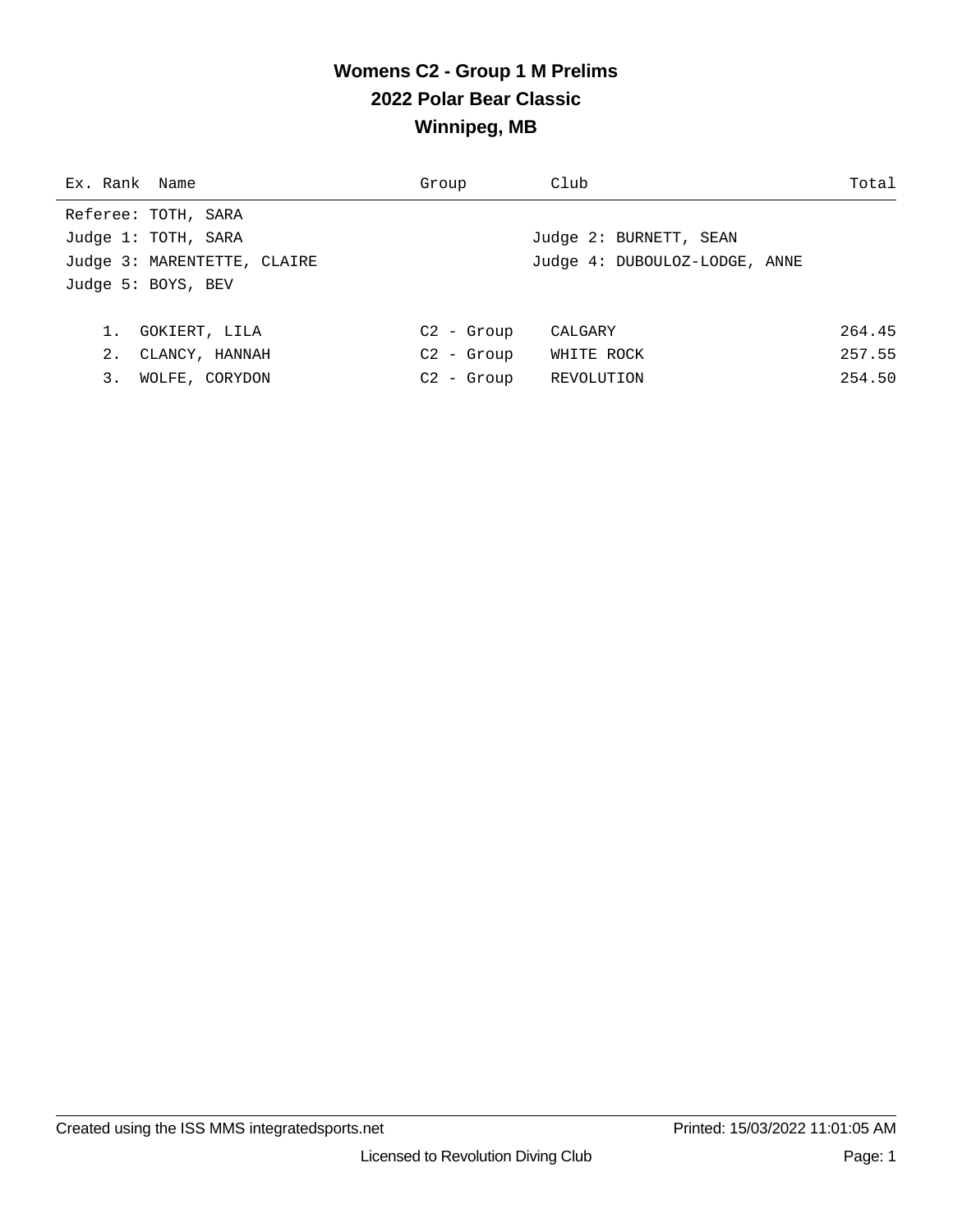## **Womens C2 - Group 3 M Prelims 2022 Polar Bear Classic Winnipeg, MB**

| Ex. Rank Name         | Group        | Club                   | Total  |
|-----------------------|--------------|------------------------|--------|
| Referee: MCLEAN, CAM  |              |                        |        |
| Judge 1: MCLEAN, CAM  |              | Judge 2: SMUTNY, KATJA |        |
| Judge 3: TOTH, SARA   |              | Judge 4: BURNETT, SEAN |        |
| Judge 5: PURVIS, ERIN |              |                        |        |
|                       |              |                        |        |
| 1.<br>GOKIERT, LILA   | $C2 - Group$ | CALGARY                | 252.50 |
| 2.<br>WOLFE, CORYDON  | $C2 -$ Group | REVOLUTION             | 251.55 |
| 3.<br>CLANCY, HANNAH  | $C2 -$ Group | WHITE ROCK             | 229.60 |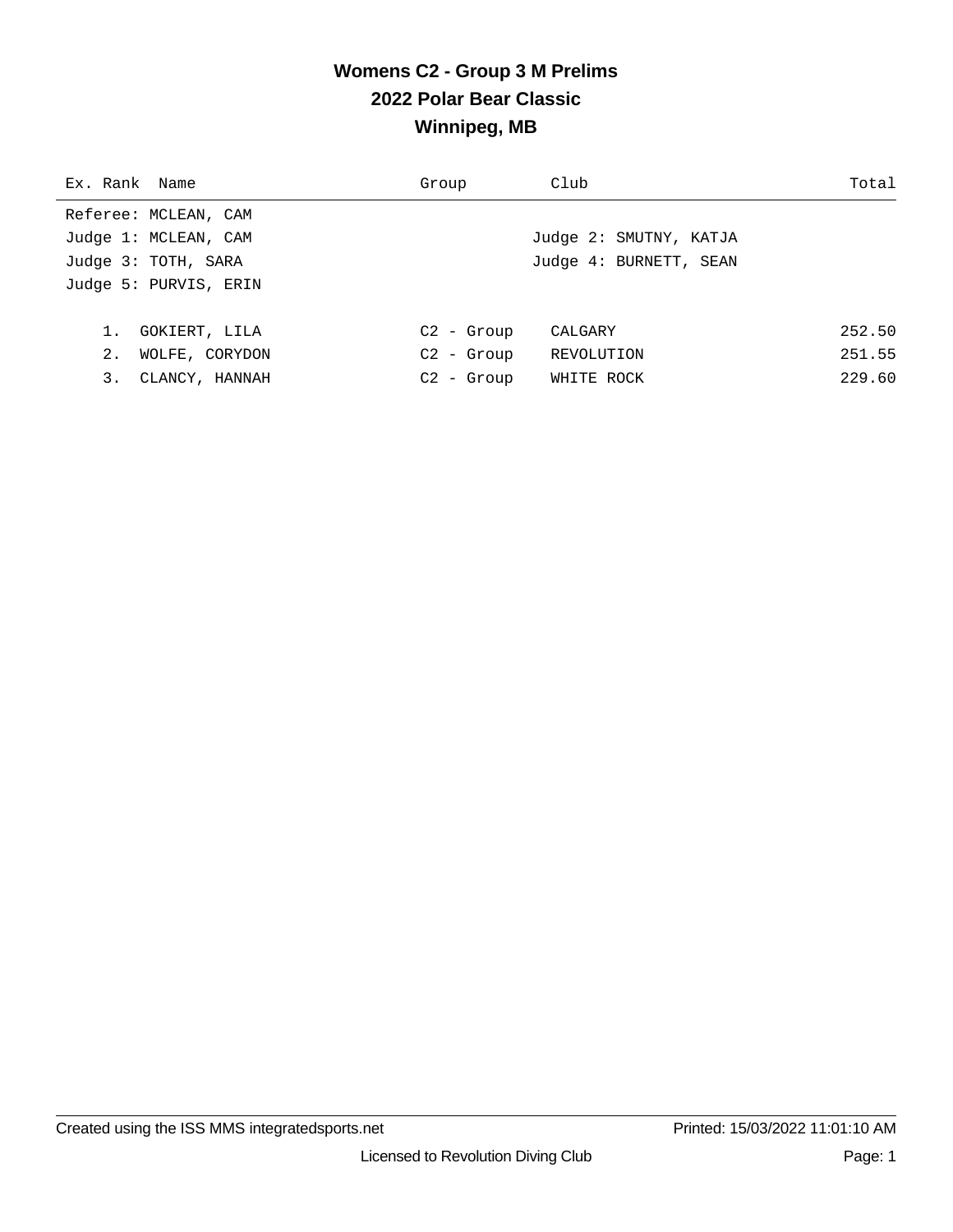## **Womens C2 - Group Platform Prelims 2022 Polar Bear Classic Winnipeg, MB**

| Ex. Rank Name             | Group        | Club                       | Total  |
|---------------------------|--------------|----------------------------|--------|
| Referee: MCPHERSON, CAROL |              | Asst. Referee: MCLEAN, CAM |        |
| Judge 1: BURNETT, SEAN    |              | Judge 2: BOYS, BEV         |        |
| Judge 3: MARKUSSEN, ERIN  |              | Judge 4: TOTH, SARA        |        |
| Judge 5: LABADIE, YANNICK |              |                            |        |
|                           |              |                            |        |
| GOKIERT, LILA             | $C2 - Grow$  | CALGARY                    | 281.75 |
| 2.<br>CLANCY, HANNAH      | $C2 - Grow$  | WHITE ROCK                 | 239.60 |
| 3.<br>WOLFE, CORYDON      | $C2 - Group$ | REVOLUTION                 | 238.10 |
| 4.<br>EVEY HEDGES         | $C2 - Grow$  | REVOLUTION                 | 0.00   |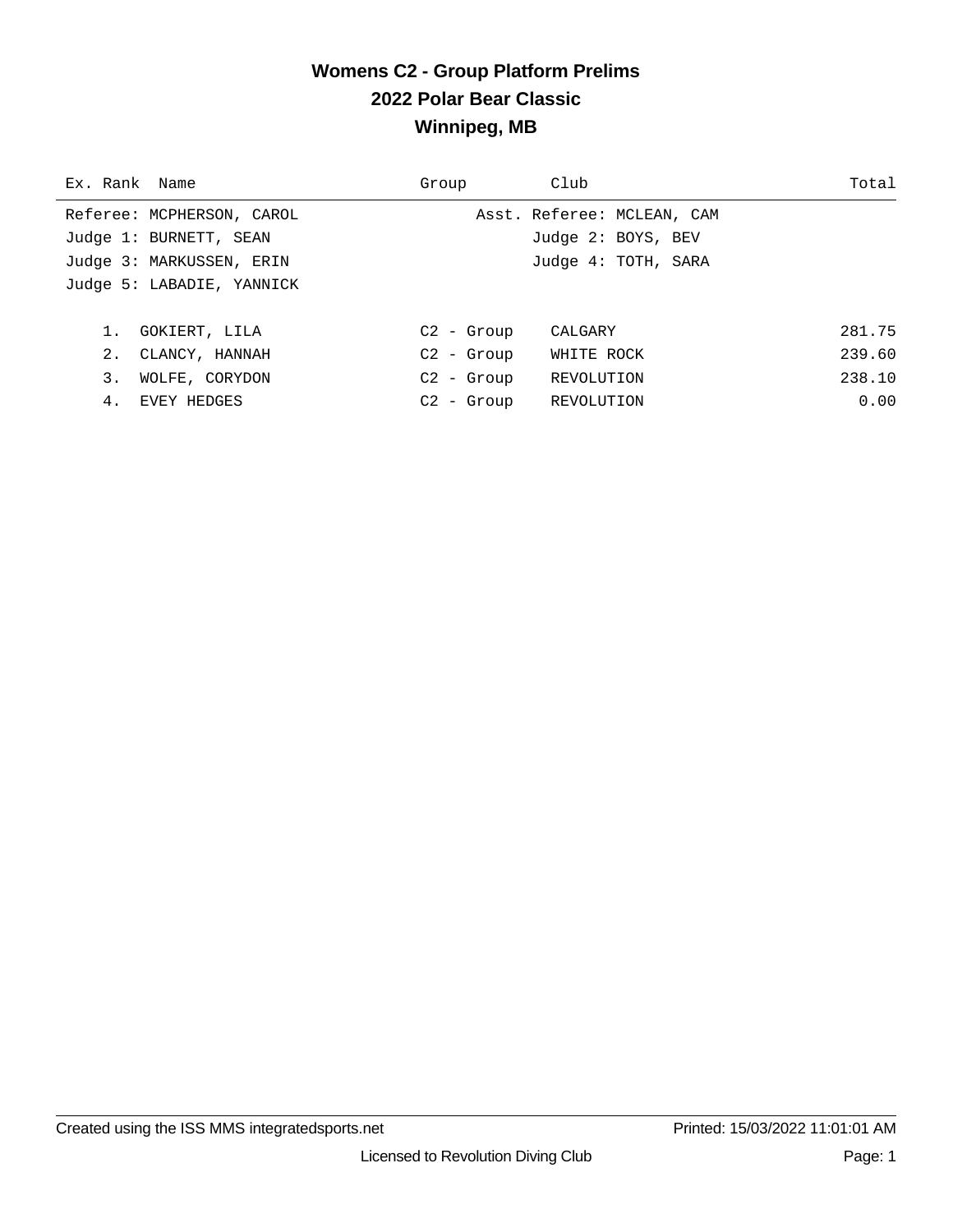## **Womens D1 - Group 1 M Prelims 2022 Polar Bear Classic Winnipeg, MB**

| Ex. Rank Name               | Group      | Club                      | Total  |
|-----------------------------|------------|---------------------------|--------|
| Referee: MARENTETTE, CLAIRE |            |                           |        |
| Judge 1: MARENTETTE, CLAIRE |            | Judge 2: LABADIE, YANNICK |        |
| Judge 3: BOYS, BEV          |            | Judge 4: MCPHERSON, CAROL |        |
| Judge 5: TOTH, SARA         |            |                           |        |
|                             |            |                           |        |
| MORTELE, MILA               | D1 - Group | REVOLUTION                | 123.20 |
| 2.<br>VERGIS, ESHA          | D1 - Group | REVOLUTION                | 117.60 |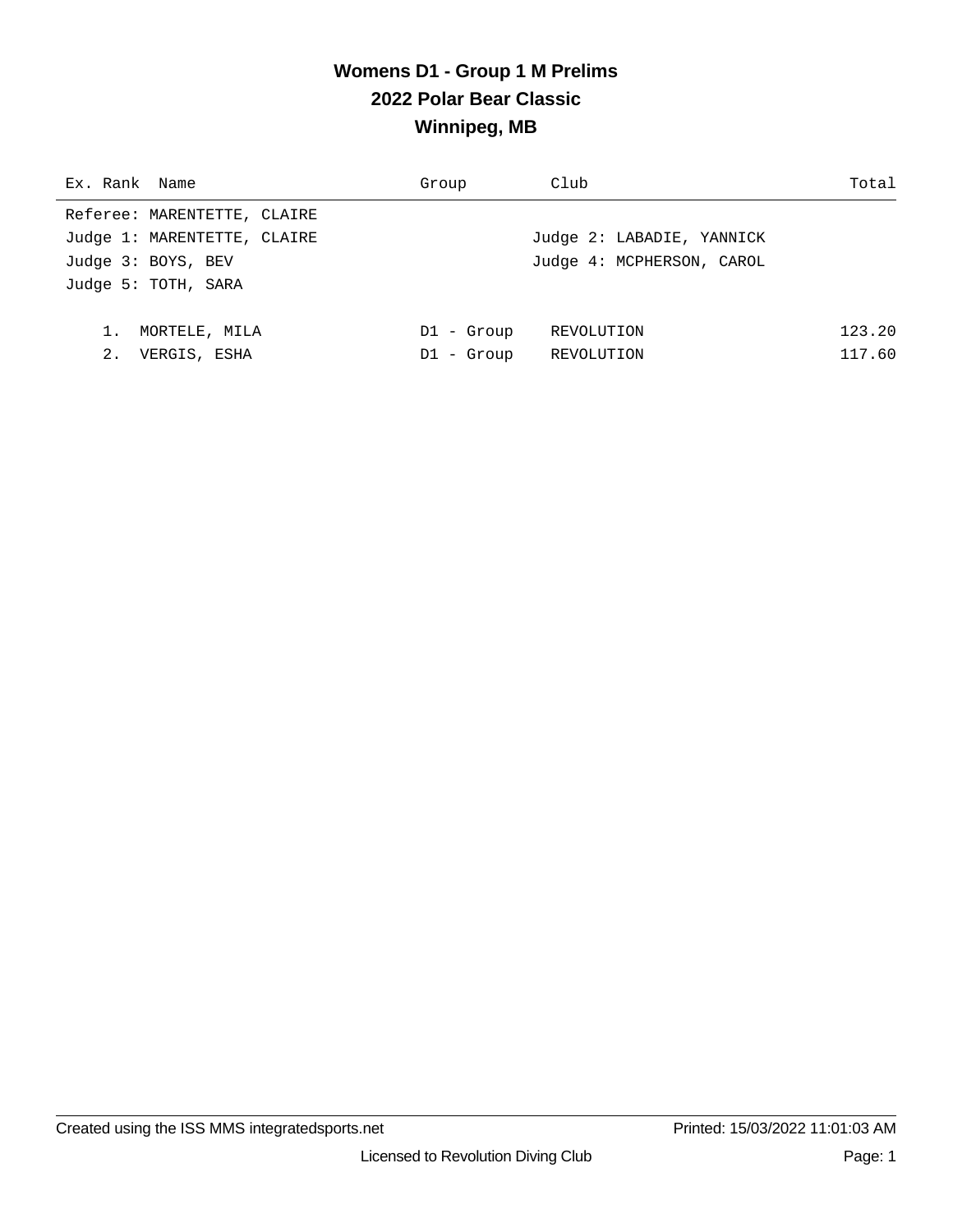## **Womens D1 - Group 3 M Prelims 2022 Polar Bear Classic Winnipeg, MB**

| Ex. Rank Name               | Group        | Club                          | Total  |
|-----------------------------|--------------|-------------------------------|--------|
| Referee: MARENTETTE, CLAIRE |              |                               |        |
| Judge 1: MARENTETTE, CLAIRE |              | Judge 2: RICHARDSON, KELLY    |        |
| Judge 3: MCPHERSON, CAROL   |              | Judge 4: DUBOULOZ-LODGE, ANNE |        |
| Judge 5: LABADIE, YANNICK   |              |                               |        |
|                             |              |                               |        |
| 1.<br>MORTELE, MILA         | $DI - Group$ | REVOLUTION                    | 131.00 |
| 2.<br>VERGIS, ESHA          | $DI - Group$ | REVOLUTION                    | 120.60 |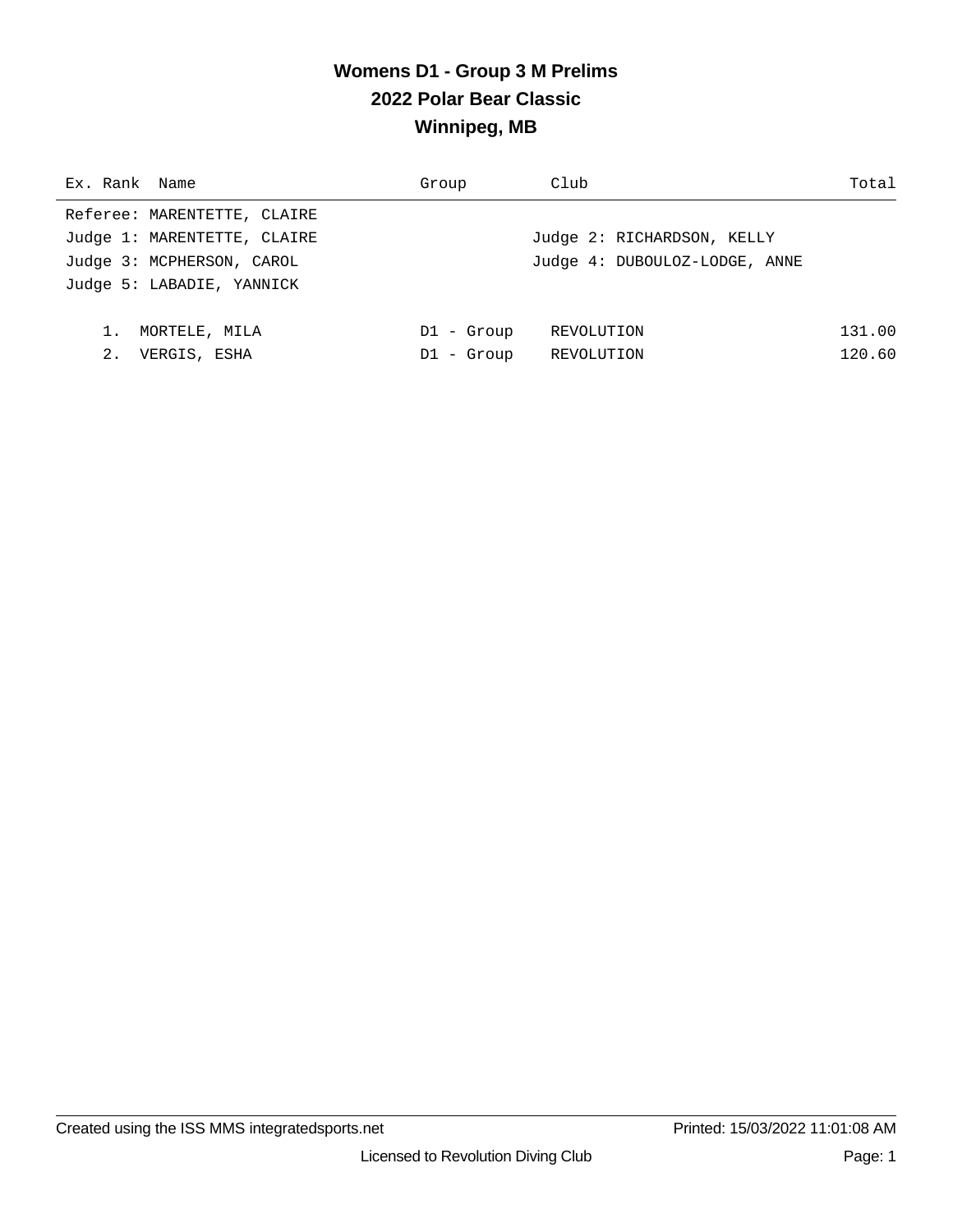# **Womens D1 - Group Platform Prelims 2022 Polar Bear Classic Winnipeg, MB**

| Ex. Rank Name             | Group        | Club                        | Total  |
|---------------------------|--------------|-----------------------------|--------|
| Referee: BOYS, BEV        |              |                             |        |
| Judge 1: MCPHERSON, CAROL |              | Judge 2: MARENTETTE, CLAIRE |        |
| Judge 3: TOTH, SARA       |              | Judge 4: LABADIE, YANNICK   |        |
| Judge 5: MCLEAN, CAM      |              |                             |        |
|                           |              |                             |        |
| 1.<br>MORTELE, MILA       | $DI - Group$ | REVOLUTION                  | 122.40 |
| 2.<br>VERGIS, ESHA        | $DI - Group$ | REVOLUTION                  | 116.80 |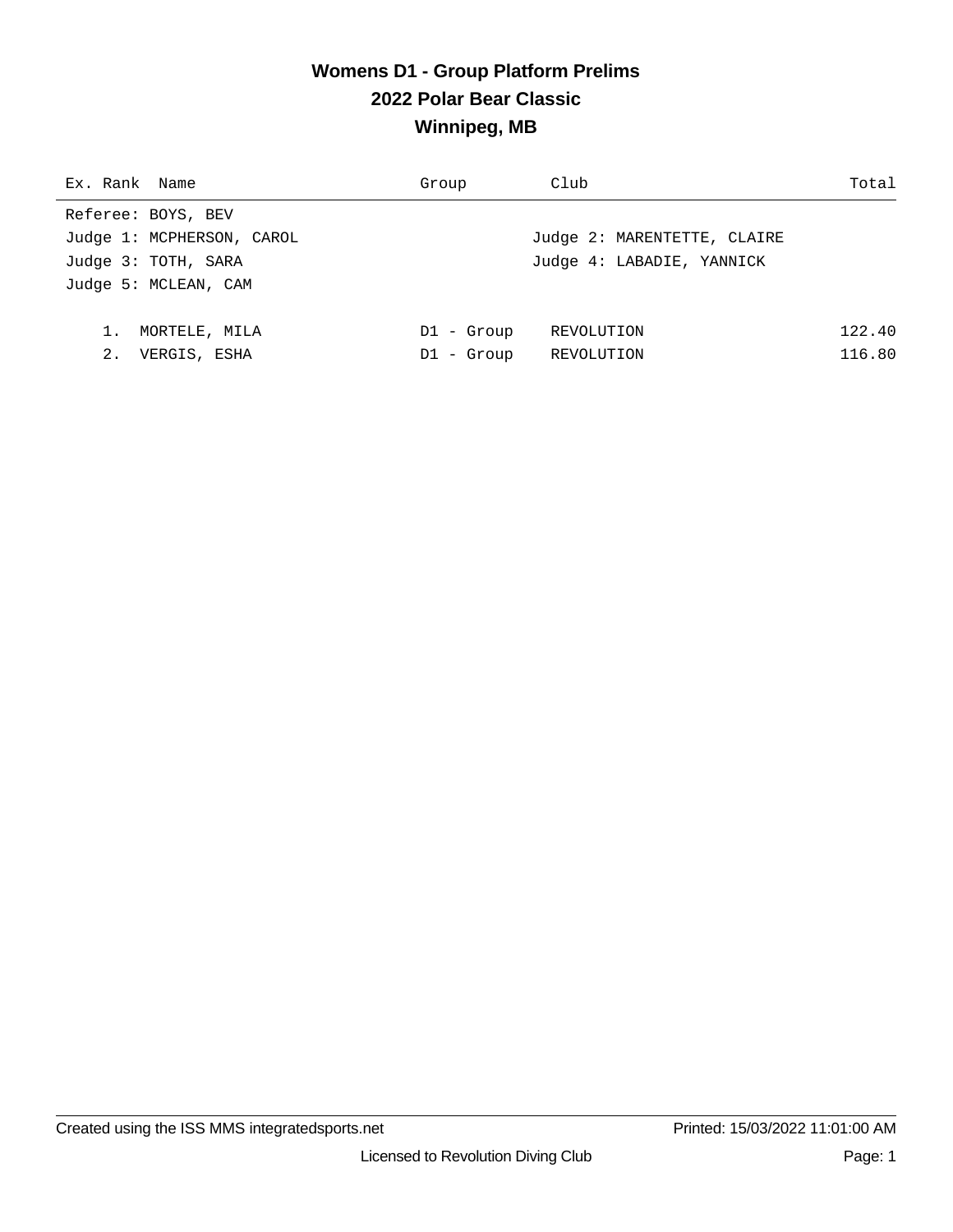## **Womens D2 - Group 1 M Prelims 2022 Polar Bear Classic Winnipeg, MB**

| Ex. Rank Name               | Group        | Club                      | Total  |
|-----------------------------|--------------|---------------------------|--------|
| Referee: MARENTETTE, CLAIRE |              |                           |        |
| Judge 1: MARENTETTE, CLAIRE |              | Judge 2: LABADIE, YANNICK |        |
| Judge 3: BOYS, BEV          |              | Judge 4: MCPHERSON, CAROL |        |
| Judge 5: TOTH, SARA         |              |                           |        |
|                             |              |                           |        |
| 1. VICKARYOUS, LAUREN       | $D2 -$ Group | REGINA                    | 176.00 |
| 2.<br>MARKUSSON, JESSICA    | $D2 -$ Group | REGINA                    | 156.80 |
| 3.<br>BURNETT, LENNOX       | $D2 -$ Group | REGINA                    | 142.40 |
| 4.<br>KIRSCH, KATE          | $D2 -$ Group | REVOLUTION                | 128.00 |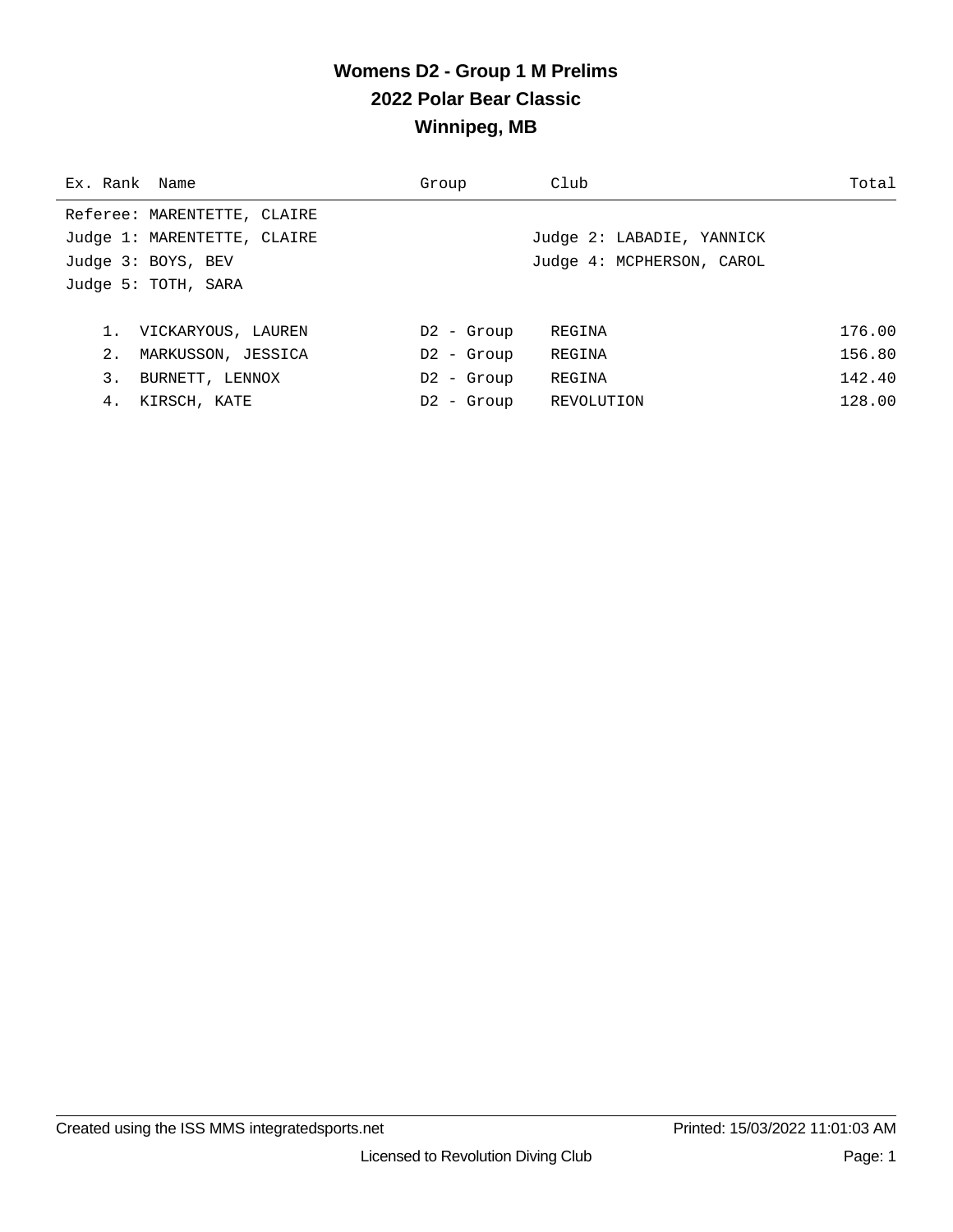## **Womens D2 - Group 3 M Prelims 2022 Polar Bear Classic Winnipeg, MB**

| Ex. Rank Name               | Group        | Club                          | Total  |
|-----------------------------|--------------|-------------------------------|--------|
| Referee: MARENTETTE, CLAIRE |              |                               |        |
| Judge 1: MARENTETTE, CLAIRE |              | Judge 2: RICHARDSON, KELLY    |        |
| Judge 3: MCPHERSON, CAROL   |              | Judge 4: DUBOULOZ-LODGE, ANNE |        |
| Judge 5: LABADIE, YANNICK   |              |                               |        |
|                             |              |                               |        |
| 1.<br>VICKARYOUS, LAUREN    | $D2 -$ Group | REGINA                        | 160.80 |
| 2.<br>MARKUSSON, JESSICA    | $D2 -$ Group | REGINA                        | 148.80 |
| 3.<br>BURNETT, LENNOX       | $D2 -$ Group | REGINA                        | 147.20 |
| 4.<br>KIRSCH, KATE          | $D2 -$ Group | REVOLUTION                    | 120.65 |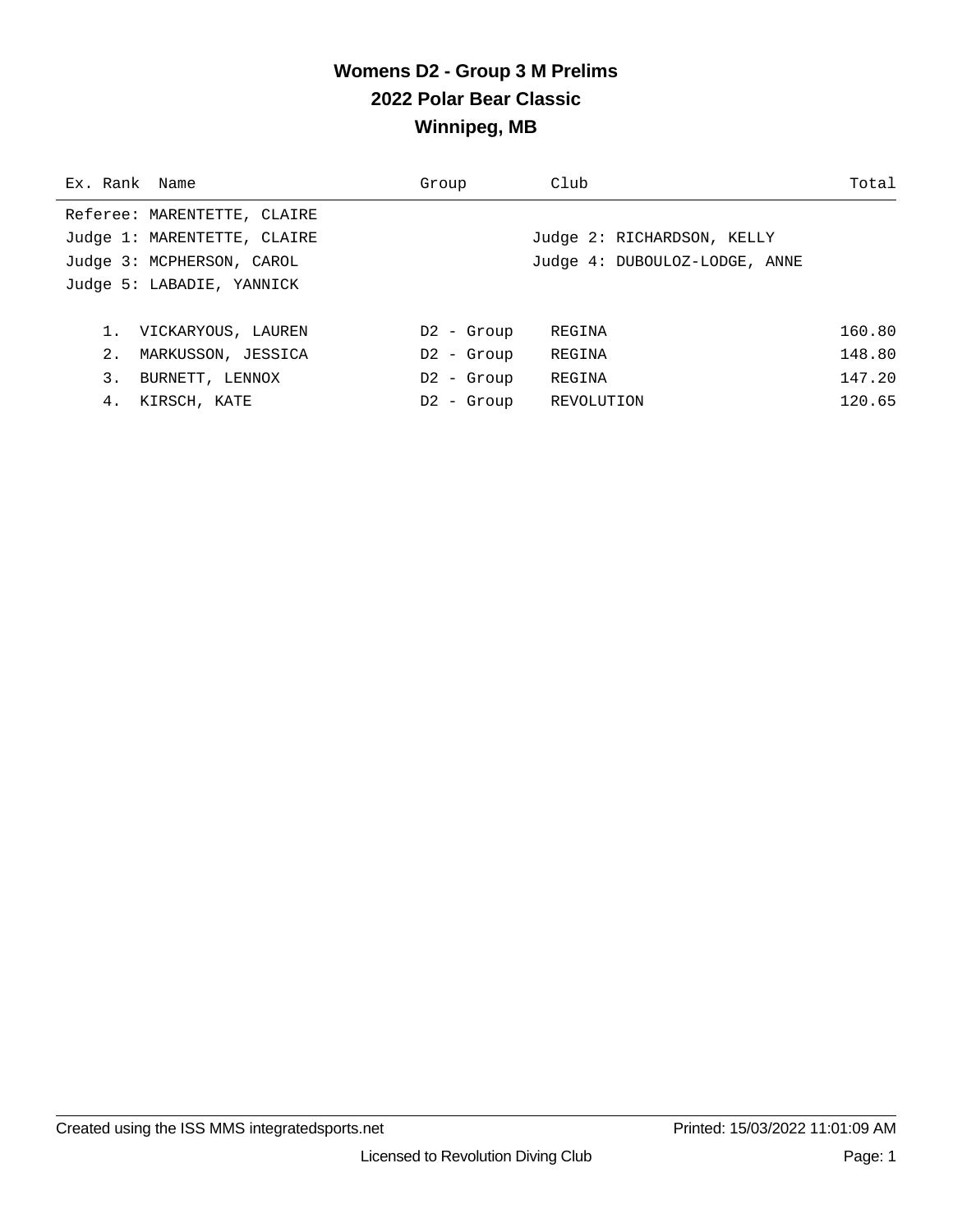# **Womens D2 - Group Platform Prelims 2022 Polar Bear Classic Winnipeg, MB**

| Ex. Rank Name             | Group        | Club                        | Total  |
|---------------------------|--------------|-----------------------------|--------|
| Referee: BOYS, BEV        |              |                             |        |
| Judge 1: MCPHERSON, CAROL |              | Judge 2: MARENTETTE, CLAIRE |        |
| Judge 3: TOTH, SARA       |              | Judge 4: LABADIE, YANNICK   |        |
| Judge 5: MCLEAN, CAM      |              |                             |        |
|                           |              |                             |        |
| 1. VICKARYOUS, LAUREN     | $D2 -$ Group | REGINA                      | 165.60 |
| 2.<br>MARKUSSON, JESSICA  | $D2 -$ Group | REGINA                      | 146.40 |
| 3.<br>BURNETT, LENNOX     | $D2 -$ Group | REGINA                      | 135.20 |
| 4.<br>KIRSCH, KATE        | $D2 -$ Group | REVOLUTION                  | 133.60 |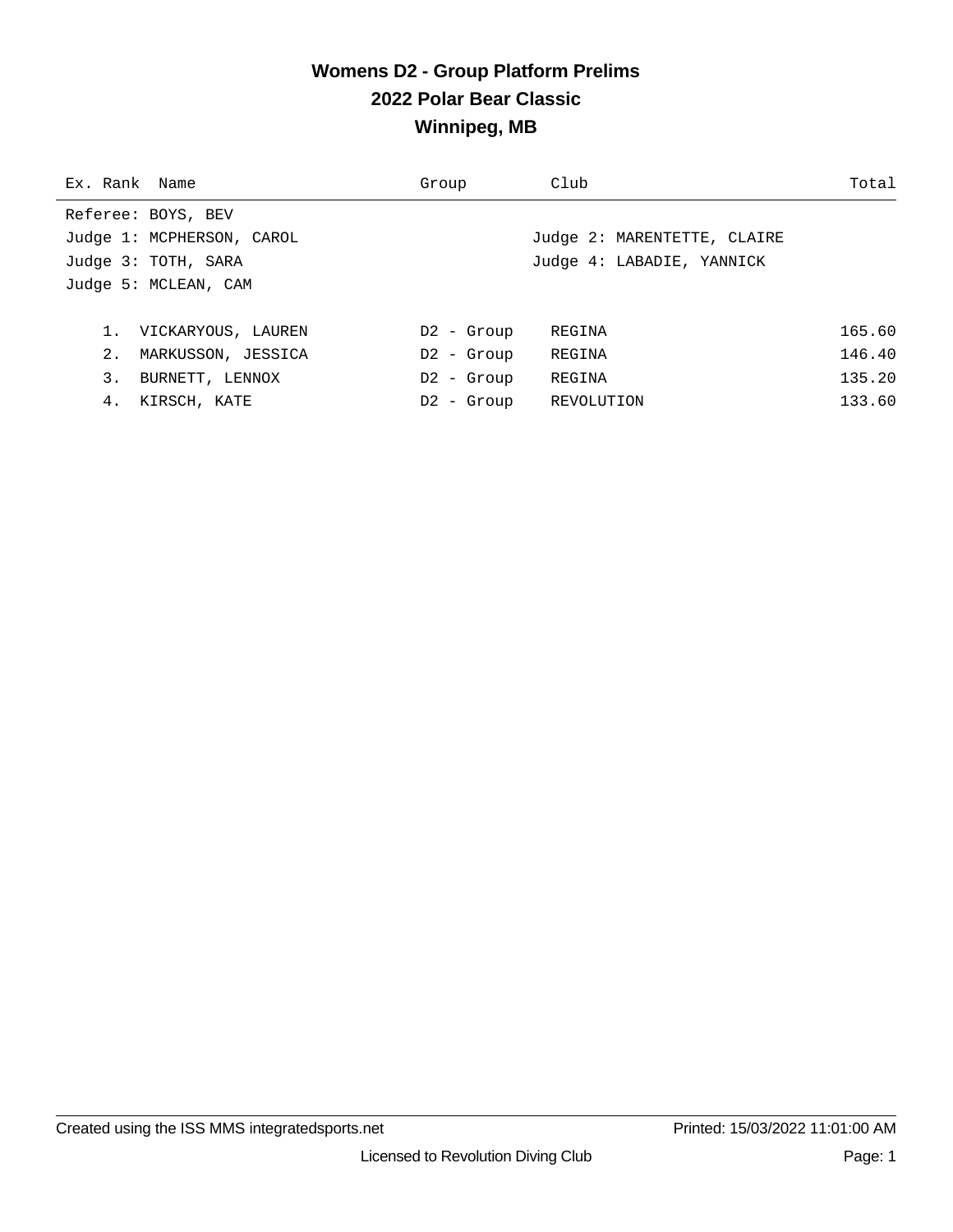## **Womens D - Group Tier II 1 M Prelims 2022 Polar Bear Classic Winnipeg, MB**

| Ex. Rank Name            | Group                      | Club                       | Total  |
|--------------------------|----------------------------|----------------------------|--------|
| Referee: BURNETT, SEAN   |                            |                            |        |
| Judge 1: BURNETT, SEAN   |                            | Judge 2: DROMERESKI, KEVIN |        |
| Judge 3: MCLEAN, CAM     |                            | Judge 4: DOMNEY, ASHLEIGH  |        |
| Judge 5: MARKUSSEN, ERIN |                            |                            |        |
|                          |                            |                            |        |
| ADAMS, SHELBY<br>1.      | D - Group T2 REVOLUTION    |                            | 126.85 |
| 2.<br>DOUCETTE, EMERY    | - Group T2 REVOLUTION<br>D |                            | 124.80 |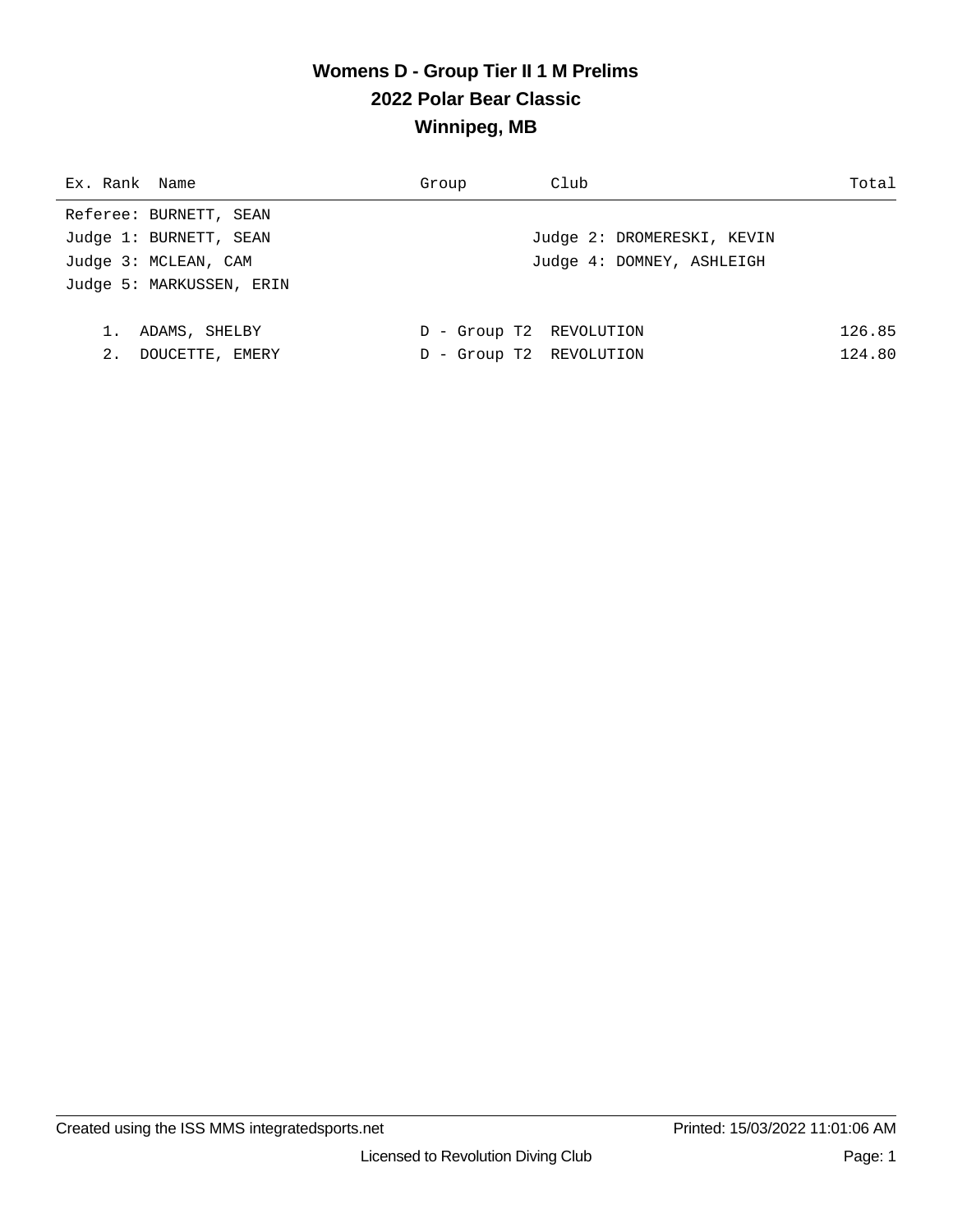## **Womens D - Group Tier II 3 M Prelims 2022 Polar Bear Classic Winnipeg, MB**

| Ex. Rank Name            | Group | Club                          | Total  |
|--------------------------|-------|-------------------------------|--------|
| Referee: BURNETT, SEAN   |       |                               |        |
| Judge 1: BURNETT, SEAN   |       | Judge 2: DUBOULOZ-LODGE, ANNE |        |
| Judge 3: LUDWICK, DALLAS |       | Judge 4: MCLEAN, CAM          |        |
| Judge 5: MARKUSSEN, ERIN |       |                               |        |
|                          |       |                               |        |
| ADAMS, SHELBY            |       | - Group T2 REVOLUTION         | 120.00 |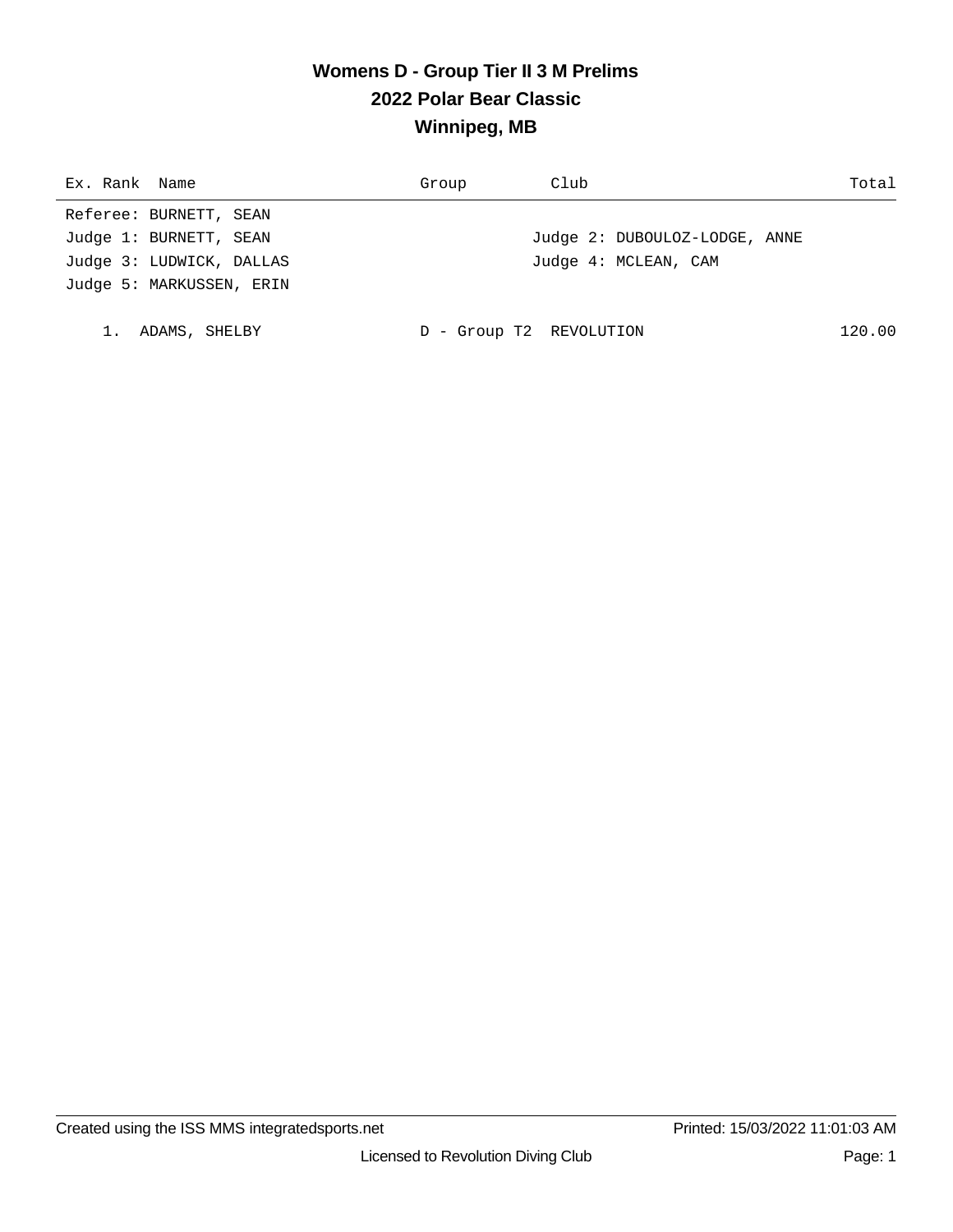## **Womens E - Group Tier II 1 M Prelims 2022 Polar Bear Classic Winnipeg, MB**

| Ex. Rank Name            | Group                   | Club                       | Total |
|--------------------------|-------------------------|----------------------------|-------|
| Referee: BURNETT, SEAN   |                         |                            |       |
| Judge 1: BURNETT, SEAN   |                         | Judge 2: DROMERESKI, KEVIN |       |
| Judge 3: MCLEAN, CAM     |                         | Judge 4: DOMNEY, ASHLEIGH  |       |
| Judge 5: MARKUSSEN, ERIN |                         |                            |       |
|                          |                         |                            |       |
| VERGIS, PRIYA            | E - Group T2 REVOLUTION |                            | 88.00 |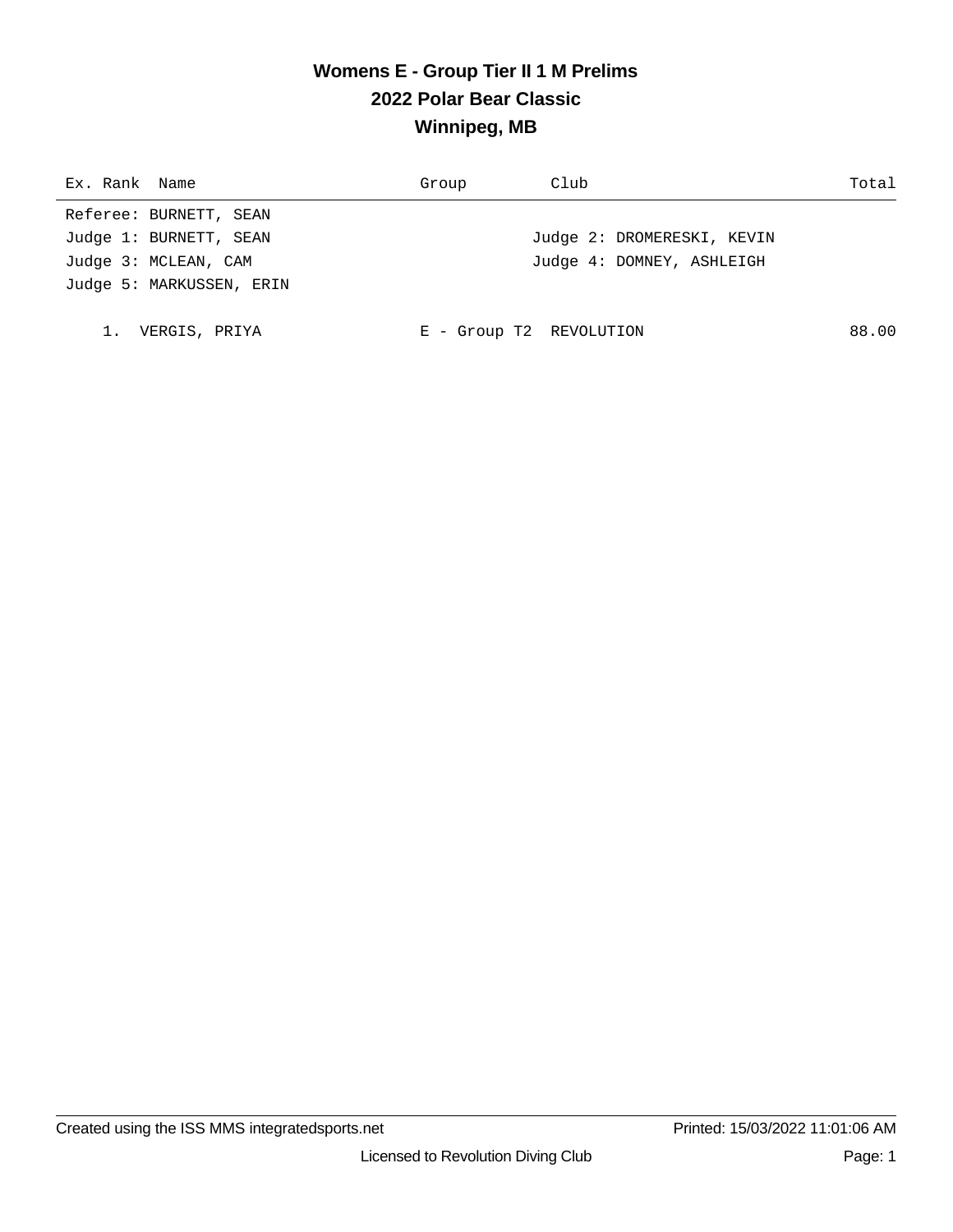## **Womens E - Group Tier II 3 M Prelims 2022 Polar Bear Classic Winnipeg, MB**

| Ex. Rank Name            | Group                   | Club                          | Total |
|--------------------------|-------------------------|-------------------------------|-------|
| Referee: BURNETT, SEAN   |                         |                               |       |
| Judge 1: BURNETT, SEAN   |                         | Judge 2: DUBOULOZ-LODGE, ANNE |       |
| Judge 3: LUDWICK, DALLAS |                         | Judge 4: MCLEAN, CAM          |       |
| Judge 5: MARKUSSEN, ERIN |                         |                               |       |
|                          |                         |                               |       |
| VERGIS, PRIYA            | E - Group T2 REVOLUTION |                               | 98.00 |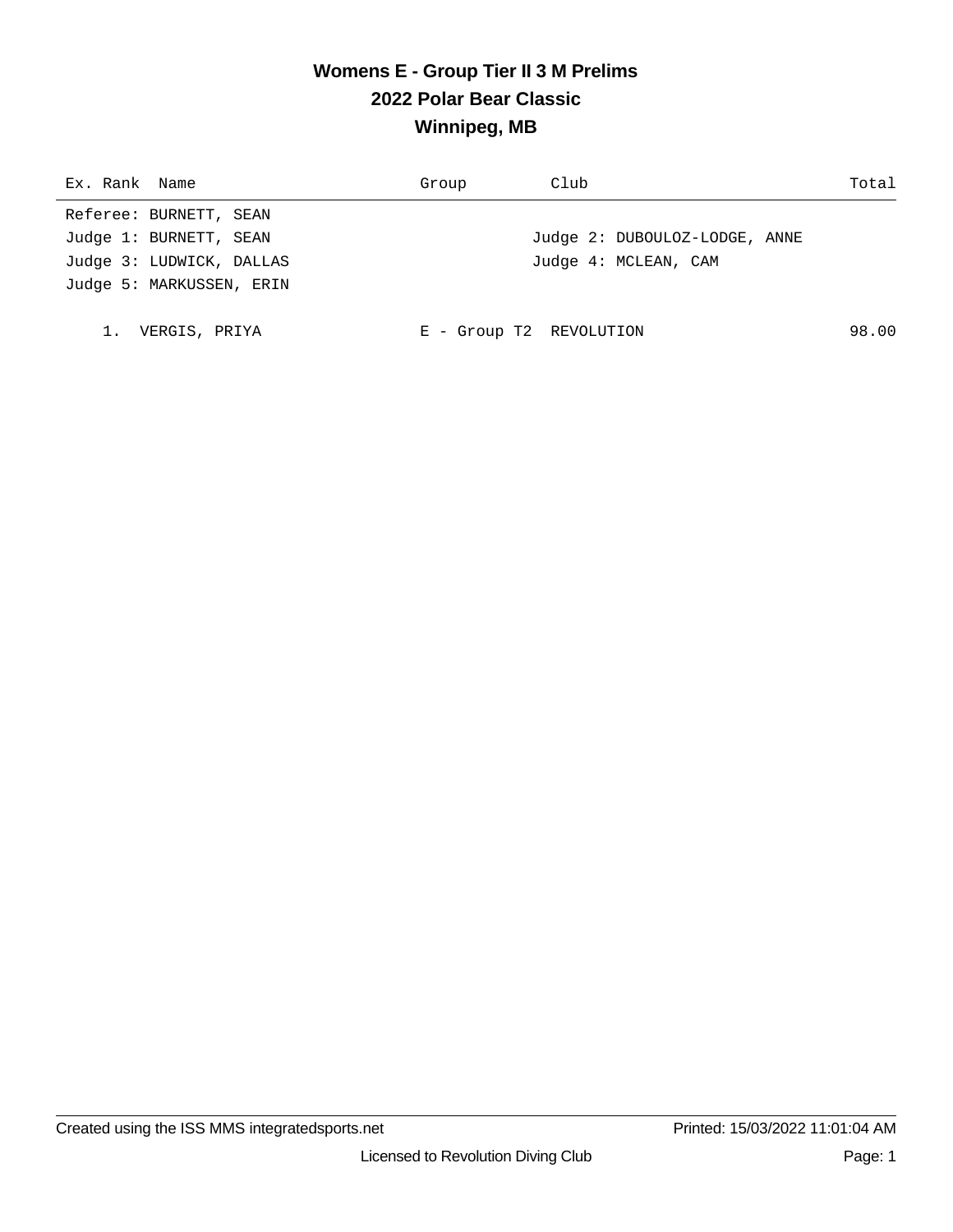## **Womens E - Group Tier II Platform Prelims 2022 Polar Bear Classic Winnipeg, MB**

| Ex. Rank Name                 | Group                   | Club                      | Total |
|-------------------------------|-------------------------|---------------------------|-------|
| Referee: BURNETT, SEAN        |                         |                           |       |
| Judge 1: BURNETT, SEAN        |                         | Judge 2: MCLEAN, CAM      |       |
| Judge 3: DUBOULOZ-LODGE, ANNE |                         | Judge 4: GROENING, DAWSON |       |
| Judge 5: MARKUSSEN, ERIN      |                         |                           |       |
|                               |                         |                           |       |
| VERGIS, PRIYA                 | E - Group T2 REVOLUTION |                           | 88.00 |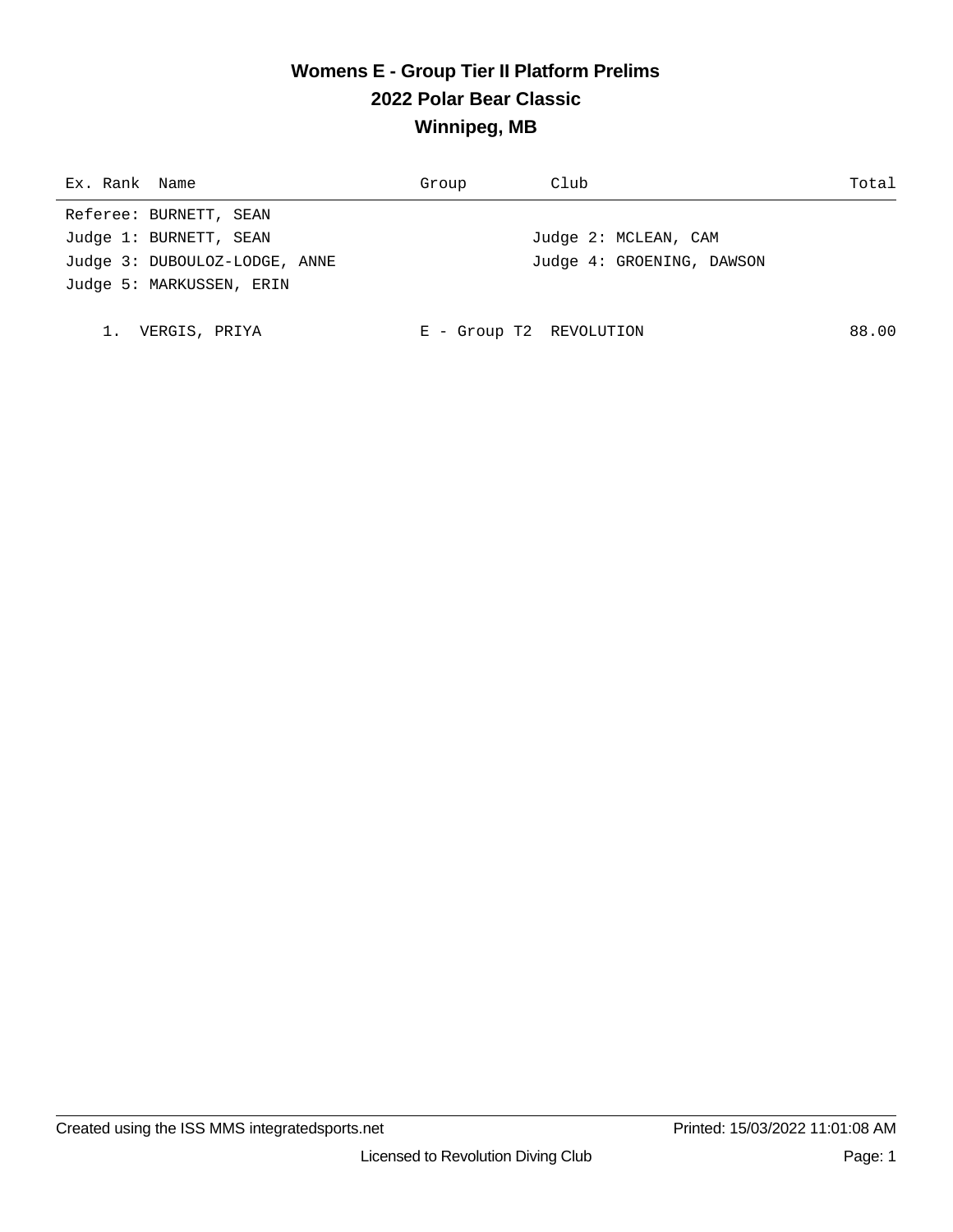# **Womens Mixed 1 M Prelims 2022 Polar Bear Classic Winnipeg, MB**

| Ex. Rank Name |                          | Group | Club                       | Total  |
|---------------|--------------------------|-------|----------------------------|--------|
|               | Referee: MCLEAN, CAM     |       |                            |        |
|               | Judge 1: MCLEAN, CAM     |       | Judge 2: DROMERESKI, KEVIN |        |
|               | Judge 3: MARKUSSEN, ERIN |       |                            |        |
|               |                          |       |                            |        |
|               | CURTIS, AVA              | Mixed | REVOLUTION                 | 238.25 |
| 2.            | MEAKIN, HAYLEY           | Mixed | REVOLUTION                 | 213.45 |
| 3.            | GUDMUNDSON, CHLOE        | Mixed | REVOLUTION                 | 208.45 |
| 4.            | KLUMPER, ANNIKA          | Mixed | REVOLUTION                 | 207.95 |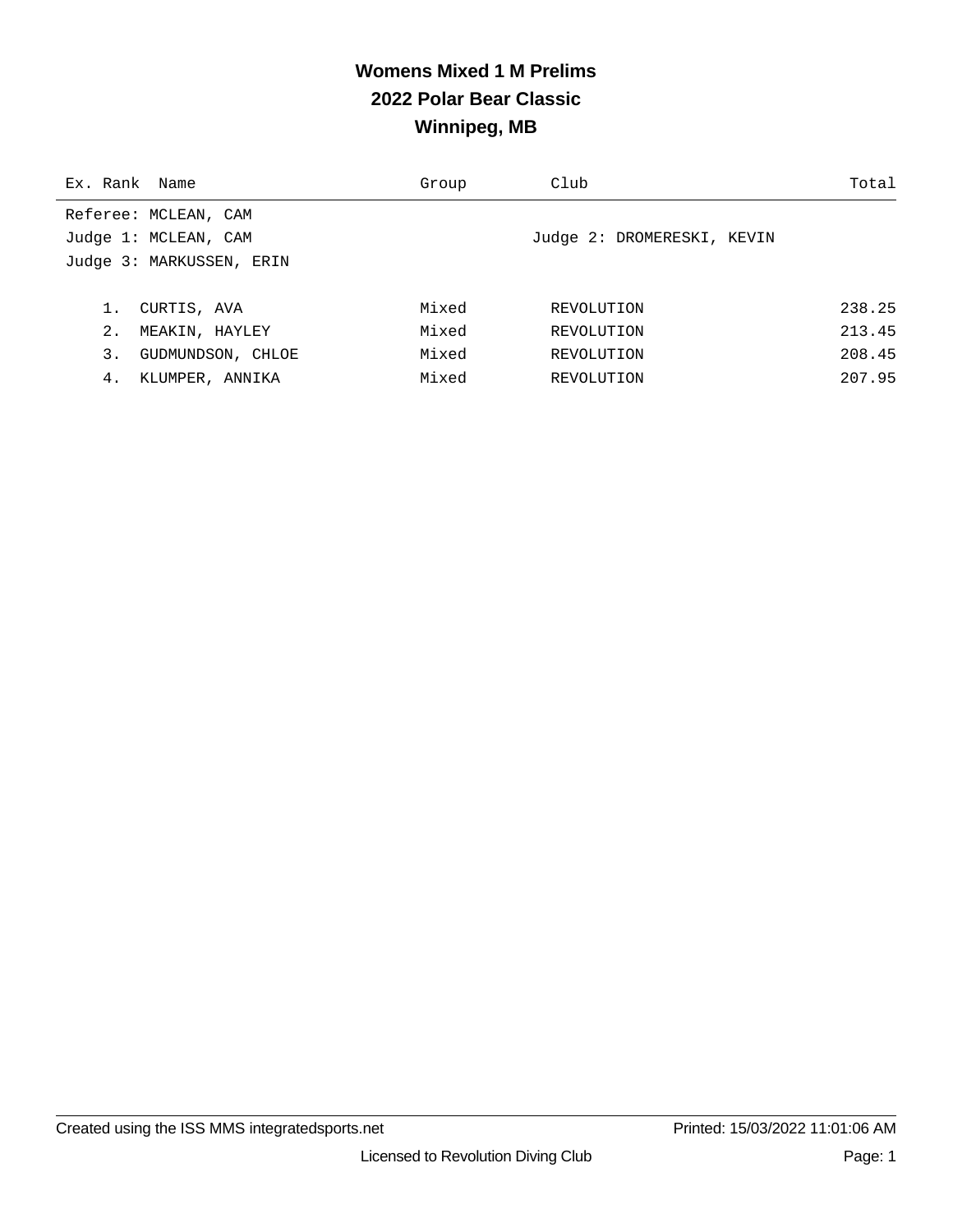# **Womens Mixed Platform Prelims 2022 Polar Bear Classic Winnipeg, MB**

| Ex. Rank Name |                               | Group | Club                      | Total  |
|---------------|-------------------------------|-------|---------------------------|--------|
|               | Referee: BURNETT, SEAN        |       |                           |        |
|               | Judge 1: BURNETT, SEAN        |       | Judge 2: MCLEAN, CAM      |        |
|               | Judge 3: DUBOULOZ-LODGE, ANNE |       | Judge 4: GROENING, DAWSON |        |
|               | Judge 5: MARKUSSEN, ERIN      |       |                           |        |
|               |                               |       |                           |        |
|               | CURTIS, AVA                   | Mixed | REVOLUTION                | 211.20 |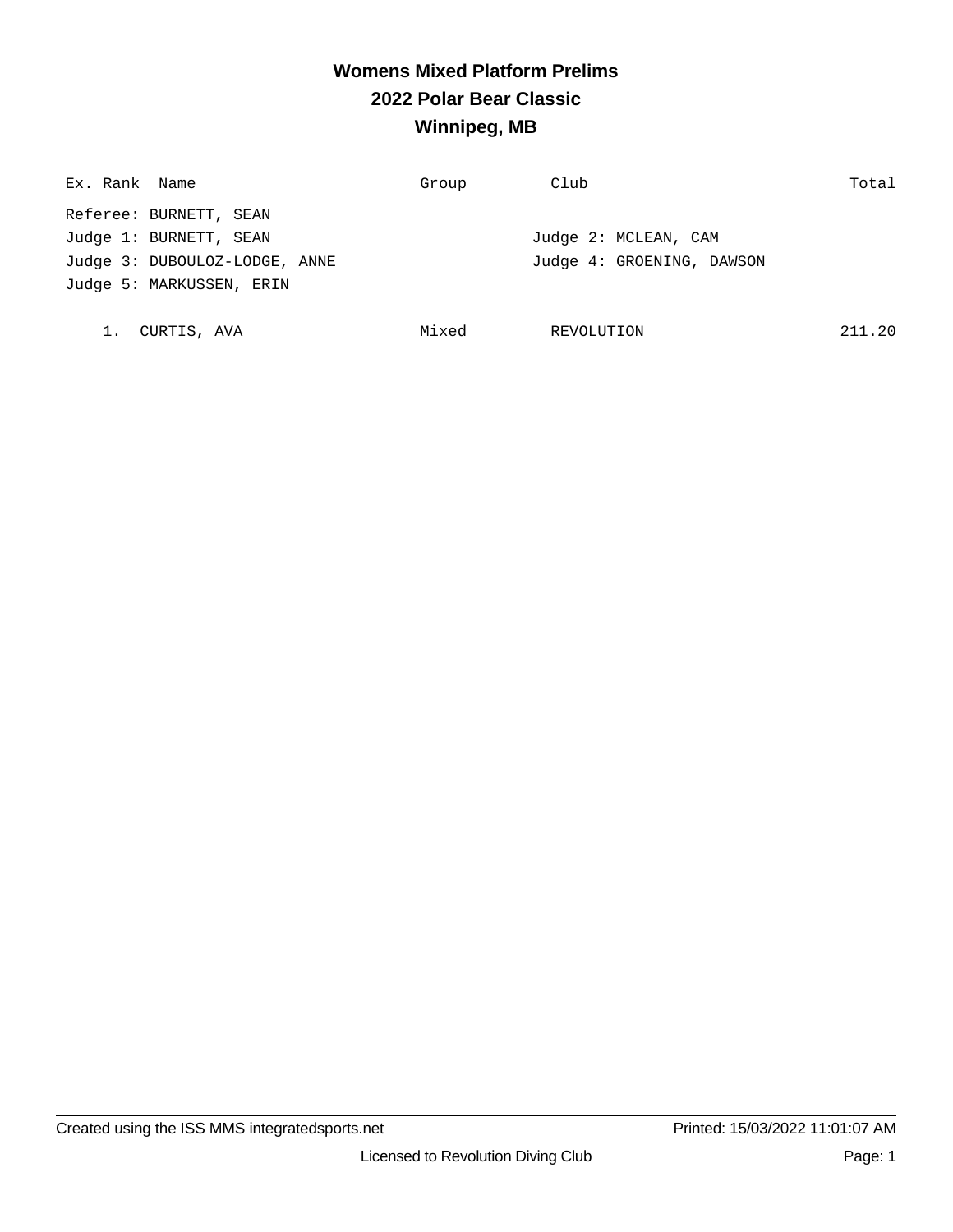## **Womens Open 1 M Prelims 2022 Polar Bear Classic Winnipeg, MB**

| Ex. Rank Name |                             | Group | Club                      | Total  |
|---------------|-----------------------------|-------|---------------------------|--------|
|               | Referee: MARENTETTE, CLAIRE |       |                           |        |
|               | Judge 1: MARENTETTE, CLAIRE |       | Judge 2: MCPHERSON, CAROL |        |
|               | Judge 3: MCLEAN, CAM        |       | Judge 4: TOTH, SARA       |        |
|               | Judge 5: BURNETT, SEAN      |       |                           |        |
|               |                             |       |                           |        |
| 1.            | BERMAN, LEIA                | Open  | REVOLUTION                | 211.00 |
| 2.            | CROMWELL, NATHALIE          | Open  | REVOLUTION                | 203.60 |
| 3.            | MUTH, EMILY                 | Open  | REVOLUTION                | 200.95 |
| 4.            | LAMONT, ISABELLA            | Open  | IND                       | 198.20 |
| 5.            | BERNATSKY, ZITA             | Open  | REVOLUTION                | 197.15 |
| б.            | WOLFE, CORYDON              | Open  | REVOLUTION                | 167.85 |
| 7.            | GIRARDIN, OLIVIA            | Open  | REVOLUTION                | 157.80 |
| 8.            | WYLIE, ANNA                 | Open  | REVOLUTION                | 148.90 |
| 9.            | DOWNEY, ADYSON              | Open  | REVOLUTION                | 148.40 |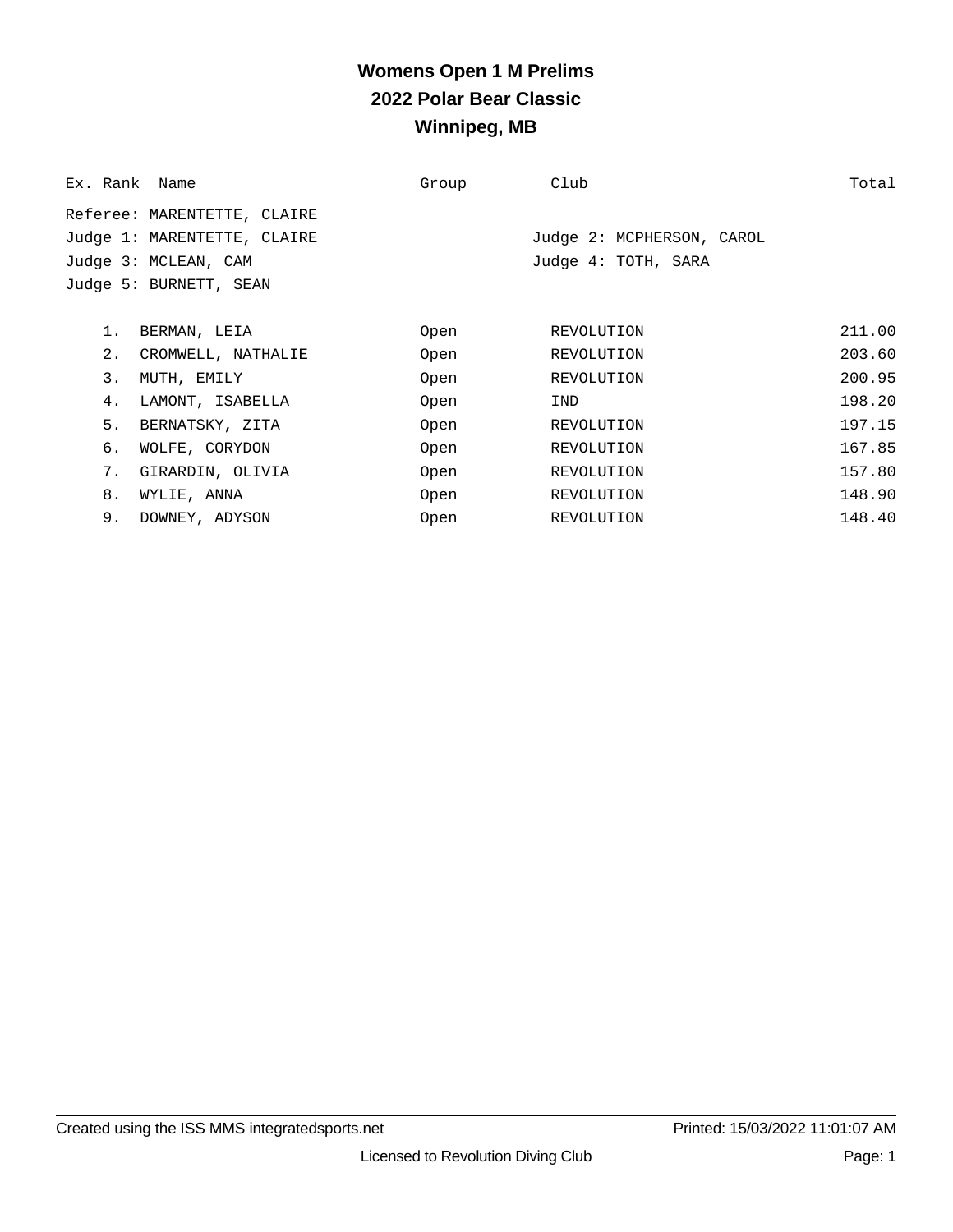## **Womens Open 3 M Prelims 2022 Polar Bear Classic Winnipeg, MB**

| Ex. Rank Name |                             | Group | Club                      | Total  |
|---------------|-----------------------------|-------|---------------------------|--------|
|               | Referee: BURNETT, SEAN      |       |                           |        |
|               | Judge 1: BURNETT, SEAN      |       | Judge 2: MCLEAN, CAM      |        |
|               | Judge 3: BOYS, BEV          |       | Judge 4: MCPHERSON, CAROL |        |
|               | Judge 5: MARENTETTE, CLAIRE |       |                           |        |
|               |                             |       |                           |        |
| 1.            | MCLEOD, MICHELLE            | Open  | WHITE ROCK                | 215.20 |
| $2$ .         | BERMAN, LEIA                | Open  | REVOLUTION                | 213.80 |
| 3.            | LAMONT, ISABELLA            | Open  | IND                       | 194.45 |
| 4.            | CROMWELL, NATHALIE          | Open  | REVOLUTION                | 187.35 |
| 5.            | WOLFE, CORYDON              | Open  | REVOLUTION                | 180.65 |
| б.            | BERNATSKY, ZITA             | Open  | REVOLUTION                | 177.80 |
| 7.            | WYLIE, ANNA                 | Open  | REVOLUTION                | 171.90 |
| 8.            | SEMPLE, AMELIA              | Open  | WHITE ROCK                | 168.00 |
| 9.            | ABBADI-MACINTOSH, KAIA      | Open  | CALGARY                   | 165.10 |
|               | 10. DOWNEY, ADYSON          | Open  | REVOLUTION                | 158.00 |
|               | 11. MUTH, EMILY             | Open  | REVOLUTION                | 154.55 |
|               | 12. GIRARDIN, OLIVIA        | Open  | REVOLUTION                | 127.55 |